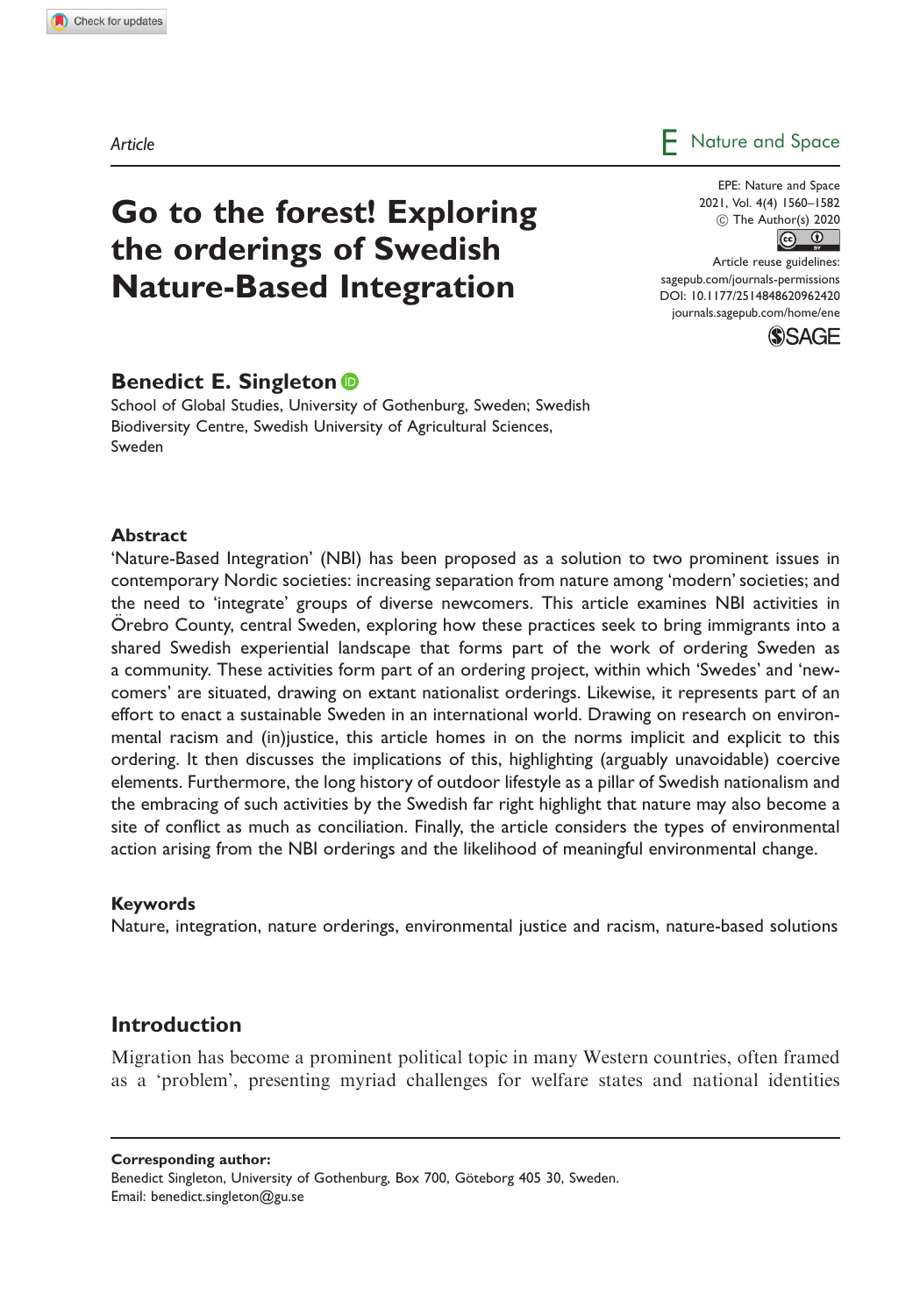(Schierup et al., 2006). Sweden is no exception to this; since the early 1990s migration and integration issues have been a prominent part of the political landscape, with populist parties rising and exerting considerable influence on migration policy (Salmonsson and Hedlund, 2018). While the arrival of groups of migrants has provoked conflict and backlash, with violence directed at newcomers (Arora-Jonsson, 2017; Hirvonen, 2013), the idea of 'cultural diversity' and support for immigrants' rights remain popular (Ahmadi et al., 2016). Large numbers of people continue to seek asylum in Sweden, 2015 being the highest on record with 163,000 applicants, 70% originating in Syria, Afghanistan and Iraq (Salmonsson and Hedlund, 2018: 526). This influx of people has provoked creativity in responses to the various challenges including various programmes aimed at helping newcomers to 'integrate'; these range from local government employment schemes to churchrun 'language cafes' to name but two examples. This article focuses on another set of schemes, a series of Nature-Based Integration (NBI) projects in Orebro County, central Sweden.

NBI comprise a nascent and diverse body of practices increasingly prominent across the Nordic countries (Gentin et al., 2018; Pitkänen et al., 2017). These range from schemes to encourage immigrant employment in the agri- and horticultural sectors (Johnson et al., 2017), to urban gardening projects, to various forms of 'nature-based outdoor recreation' *(friluftsliv)* (Gentin et al., 2018). Despite this diversity, NBI are defined as a '*process in which* an immigrant gets familiarized with the local environment, through activities that take place in a natural environment...' (Gentin et al., 2018: 17). In the case of this article, the NBI projects described comprise several activities based around guided-walks and 'nature interpretation' (*naturvägledning*). I analyse data drawn from these projects in the form of participant observations; interviews with nature guides and others involved with NBI; and project documents that were successful in garnering funds. NBI appear to be increasingly popular. Inquiries to the Swedish Centre for Nature Interpretation report that a majority of Sweden's 33 naturum (visitor centres in nature) are involved in some form of NBI (personal communication).

Integration 'commonly refers to both the socio-economic incorporation of immigrants in the host society, and to their socio-cultural adaptation to that society' (Saharso, 2019: 1). It thus involves meetings of migrants and 'natives'. However, while it is acknowledged that host societies are not unchanged, integration is often something that newcomers are taken to do (Klarenbeek, 2019). In this research case, 'newcomers' and 'Swedes'1 are to become integrated through NBI activities. In this article, I examine NBI as projects in ordering (Kendall and Wickham, 2001). Through sociomaterial action NBI order the Swedish environment, with 'newcomers' and 'Swedes' situated. I argue that concomitantly NBI are attempts to enact normative ideas about appropriate behaviour in Swedish nature and society with regard to goods and entitlements, seeking to create a society of 'green citizens'. I thus aim to describe ongoing NBI ordering projects in Orebro, Sweden. I then analyse the consequences of these projects drawing on literature on environmental racism and (in)justice. The article is structured as follows: the next section outlines theoretical tools drawn from the sociology of culture and environmental sociology. After this, I present the fieldwork-based methods assemblage utilised. I then draw on empirical material to describe prominent aspects of the NBI ordering and how they are enacted. Subsequently, I provide a concluding discussion of implications of this ordering arguing that the NBI ordering has inherently coercive elements and these should be acknowledged and borne in mind moving forward.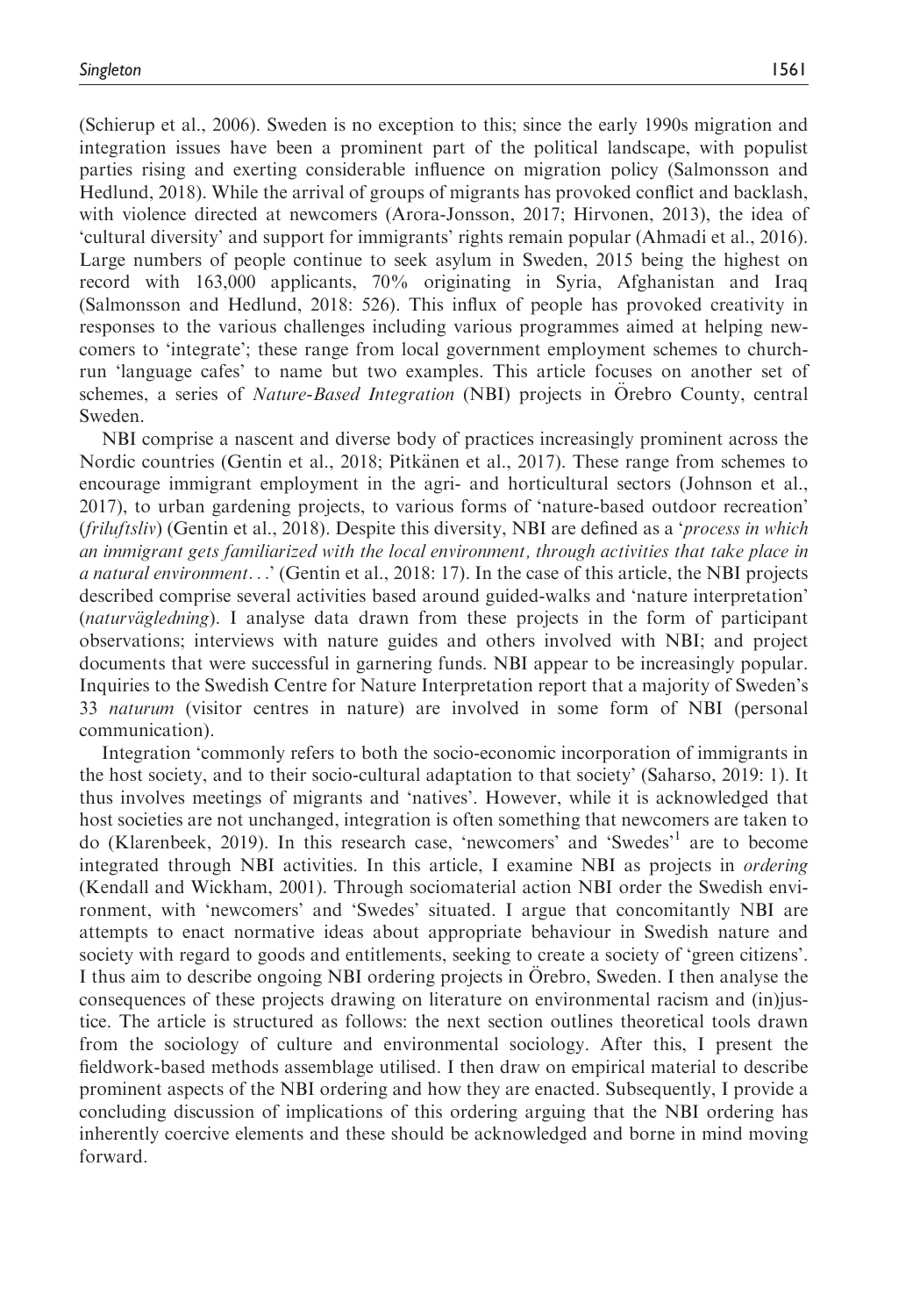## Order! Order! Theoretical frames

The ontological starting point of this research is the idea that humans, as cultural beings, make sense of complex, messy reality through ordering. The social world is emergent and emerges within self-generating orderings (Law, 2004: 15). This is ordering in the sense of control or management (Kendall and Wickham, 2001: 21), the aspiration for which is something that sociologists have argued is integral to modernity (Law, 1994). All ordering projects aim at objects, but all objects are subject to multiple ordering projects and ordering projects may also be objects. Ordering is thus both a social and material process, a dynamic activity, with multiple ordering projects extant in any given situation. The narratives and stories humans construct about objects and the world are usually based on groups of overlapping ordering projects, termed modes of ordering (Kendall and Wickham, 2001: 44–45). Ordering is an inherent part of human social life, but is not a neutral process. Enacting an ordering is a deeply political action – different agents struggle to enact their competing orderings of a situation. 'Ordering always takes place in a contested space and, at the same time, paradoxically, the fact of such contestation makes ordering necessary' (Kendall and Wickham, 2001: 37). This is not simply a social process, orderings enmesh 'a wide variety of objects, machines, systems, texts, non-humans, bureaucracies, times, without which [orderings] would not happen and could not become what [they are]' (Franklin, 2004: 279). Furthermore, different modes of ordering may interact or collide in unpredictable ways. As messy, on-going, imperfect, limited projects, one can assess their different implications – i.e. what do particular orderings enable or constrain and what is made known by an ordering?

Utilising this ordering lens, NBI are understood to be the product of a mode of ordering drawing together different projects seeking to order the human population and landscape in Sweden interpellated with a set of tools for action – the NBI activities themselves. I thus focus upon how NBI is done in practice and concomitantly how the world is ordered. This mode of ordering enacts distributions of environmental access and use, with concomitant consequences for the distributions of benefits and costs of any action. Furthermore, it entails self-orderings creating different groups (guides and participants, Swedes and newcomers) as components in processes of ordering and disordering (Kendall and Wickham, 2001). Likewise, this mode enacts normative distributive structures of rights, responsibilities of these groups within Swedish society. I thus also explore the ordering effects of NBI. In this article, I utilise theoretical lenses drawn from across environmental sociology, broadly defined. These include literature on environmental justice and racism and (environmental) citizenship. I now discuss these in turn.

Research on environmental justice is an increasingly prominent multidisciplinary subfield of environmental social science, originating in research on racism in the early 1980s. Environmental justice is 'the study of the interactions between a differentiated society and a differentiated environment. That is, different social groups are differentiated in their access to resources, power, privilege, and opportunities' (Timmons Roberts et al., 2018: 235). In terms of orderings, nature and society are interpellated with ordering projects, which produce disparities in power and outcome for groups that are ordered. Such orderings may or may not be consciously formulated. However, such orderings may well be discriminatory (e.g. in the case of racist orderings), with hierarchies integral to society's structures and systems (Delgado and Stefancic, 2001; Pulido, 2000). Examples of research in this field (and the related field of political ecology) have described how conservationist orderings may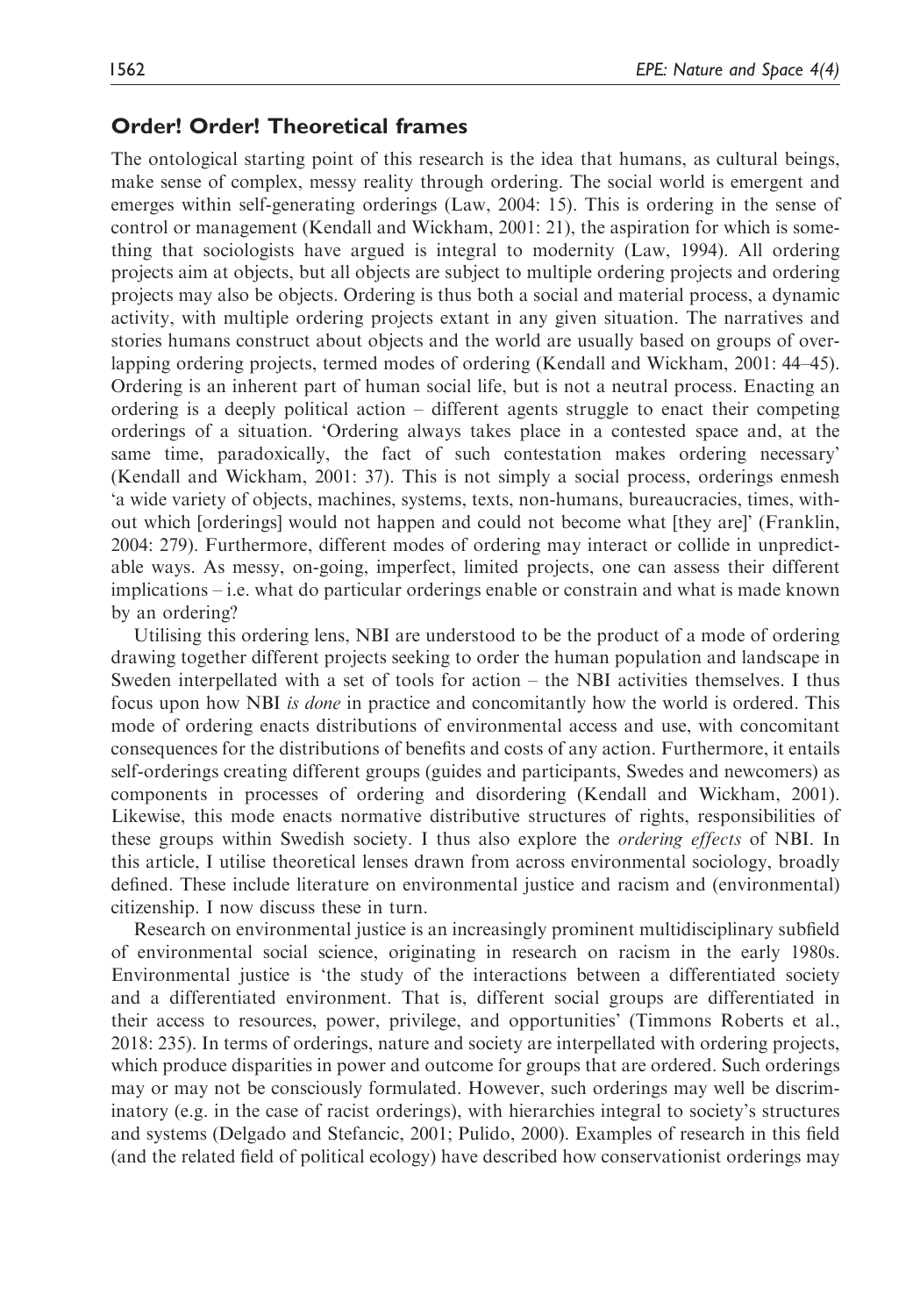be continuations of historical and contemporary acts of dispossession (e.g. Neumann, 2002) or contain integral moral orderings of 'the West and the rest'. Similarly, the costs and benefits of new construction are not distributed evenly, with research showing that new hazardous facilities tend to be located in poorer areas, disproportionately populated by people of colour (Mohai and Saha, 2015a, 2015b).

The constitution of social groups themselves is also a product of ordering projects. Modes of ordering demarcate the rights and responsibilities of people subject to it. As such, citizenship behaviours – rights and responsibilities, what is considered 'participation' and other identity practices (cf. Tonkiss and Bloom, 2015: 838–839) – are also coproducts of ordering projects. As is more fully discussed below, many NBI activities contain environmental messages aiming to influence participants' behaviour in a more environmentally friendly direction, to act as 'environmental citizens', with particular relationships to the natural world (Dobson and Bell, 2006; Gabrielson, 2008; Schild, 2016), locally and globally (Szerszynski, 2006). What constitutes environmental behaviour and how an individual 'does' environmental citizenship are thus themselves the products of modes of ordering, with diverse implications.

The effects of particular orderings are seldom simple, and indeed the concept of modes of ordering suggests they may interact in complex ways. It is not simply a matter of paying attention to how e.g. an ordering project affects 'poor people'. Care must be taken not to essentialise ordered categories, separating from their historical and social contexts (Delgado and Stefancic, 2001). Likewise, one needs to examine how actors strategically employ essentialisms within political conflicts (Gaard, 2001).

In sum, this article examines NBI as an ordering project, 'a way of making the world different, a way of ordering the objects of the world in a new way – and not just human objects' (Franklin, 2004: 279). This overlaps with and may be subject to other ordering projects. Indeed, I also discuss the other ordering projects NBI activities are dependent on and part of. I then assess the effects of efforts to enact the NBI ordering drawing on writing on environmental justice, racism and citizenship.

# Materials and methods

### Welcome to Orebro: The case

This article looks at NBI activities ongoing in Orebro County, central Sweden. Orebro is a medium-sized city that in 2018 had a recorded population of 153,367 inhabitants, approximately half of Orebro County's population of 302,252. Within the same set of statistics, 50,033 of the county's population are recorded as foreign-born (Statistics Sweden, 2019). In recent years, Orebro municipality has emphasised developing the area's outdoor recreation potential. The city has 22 nearby areas classified as either nature (20) or cultural reserves (2). These are free to access by any members of the population. This emphasis is recognised nationally, with Orebro crowned Sweden's 'outdoor municipality' four times in recent years (Svennebäck, 2017). It is as part of this emphasis that NBI activities have begun in Orebro.

Several different NBI projects were examined in this article. Among these, each had slightly different foci but had many commonalities. In each case, the main activities that occurred can be summarised as guided walks in nature around Orebro County.<sup>2</sup> In the vast majority of cases, participants were led through a nature reserve, periodically stopping to carry out a set of pre-arranged activities. These varied from walking-quizzes, to language learning exercises, to investigating local nature with tools (e.g. binoculars or telescopes), to meditation, to gathering mushrooms or lighting fires. Many of these activities entailed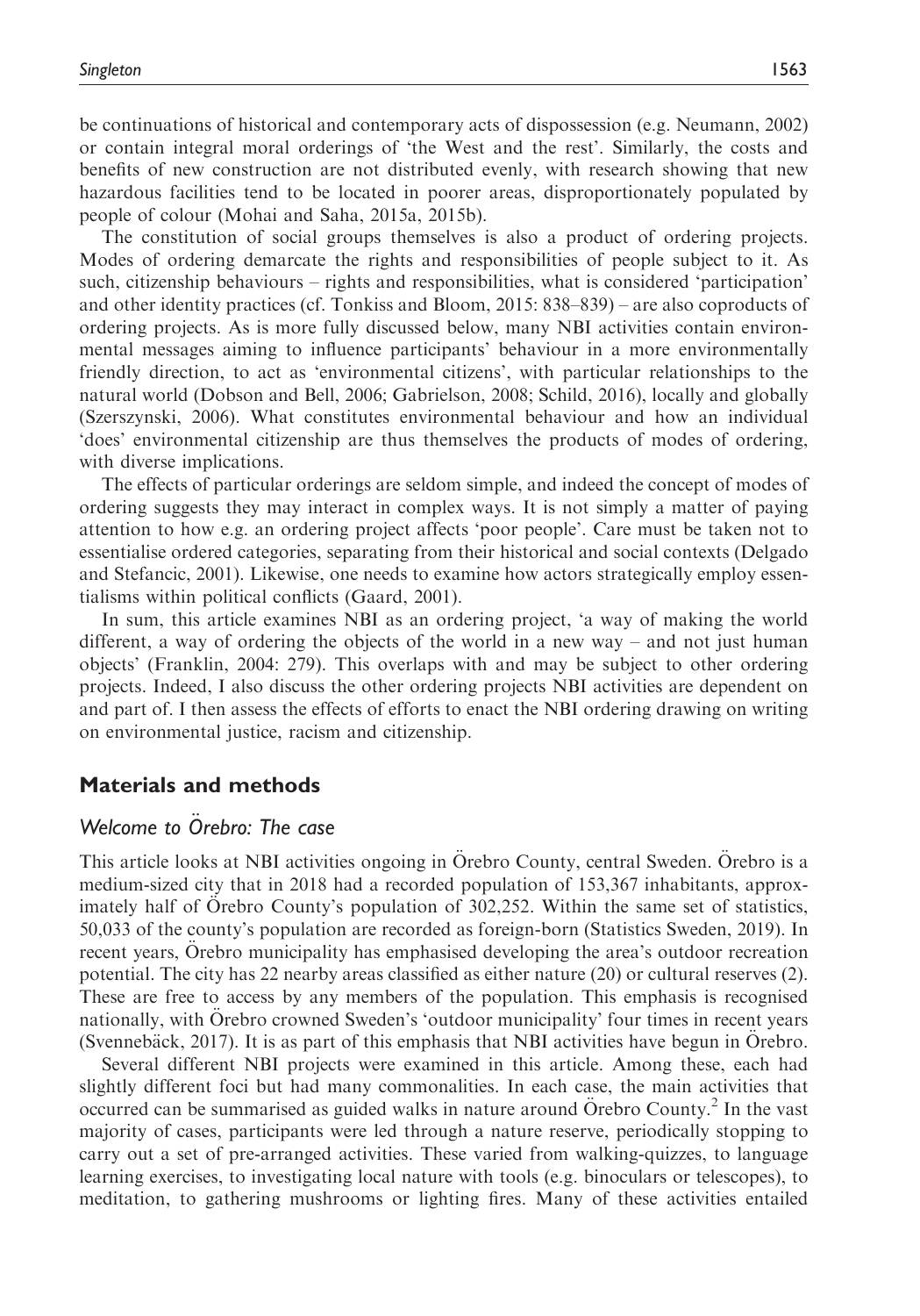collective work, fun and engaging with nature utilising a range of senses away from but often by forest tracks. The information that was conveyed during NBI guided walks varied, often a certain amount of botanical information was provided along with some local history. For a fuller description of the observed activities, see Singleton, 2020). Guided walks were often organised around one or two of the 'universal access laws' *(allemansrätt,* Naturvårdsverket, n.d.). These laws (distinctive to Sweden, although neighbouring Nordic countries have similar rules) accord considerable rights to roam and collect resources in the countryside. As such, the activities selected during a walk, for example quizzes, are designed to educate participants and instil a respect for the rules. Indeed, all observations in this study took place in protected areas, where rules are more stringent. Guides would endeavour to inform participants how rules were at variance with the *allemansratt* and to encourage them to familiarise themselves with the different levels of protection in Swedish nature. With 'nature-based outdoor recreation' (friluftsliv) framed as an important part of modern Swedish identity (Sandell and Ohman,  $2010:115-116$ ), the universal access laws are popular (Sandell, 2006). Nature-based outdoor recreation thus has symbolic importance to many Swedes (cf. Beery, 2013). Indeed, to an extent it embodies societal egalitarianism, at least among the middle-class (Dahl, 1998: 300–301).

The studied NBI projects are largely the products of two environmental NGOs, the Swedish Society for Nature Conservation, Orebro County (Naturskyddsförening Orebro län) and Hopajola, which both seek to encourage use of nature. Activities largely began in 2015, when newcomers were trained to become nature guides. Consequently, the municipality hired two trained guides (originating from Syria and Kosovo). Since then, the guides themselves state they have guided in various languages over 2300 people, primarily groups of schoolchildren. They also provide guiding services to adults, including foreign visitors, Swedish-language learners and a series of 'Nature experiences in several languages' (Naturupplevelser på Flera Språk (NFS)) aimed generally at all members of local society and funded by Orebro city. This formed part of various municipal, regional and state initiatives to encourage outdoor lifestyles. Similar to NFS is the project 'Chat between the pines' (Språka Mellan Tallarna (SMT)). The idea behind SMT is that of a 'languagecafé' in nature. A single person (from Afghanistan) was hired to organise and conduct guided SMT excursions. Other language cafes in Orebro were generally provided through churches. SMT were funded with money from Orebro County's Wildlife and Nature Conservation Committee (Region Örebro läns Vilt- och naturvårdskommitté). SMT continue periodically round Orebro County largely organised by the participants of a third project 'Education for nature interpretation in several languages in Orebro County' (Utbildning) Naturvägledning på Andra Språk i Orebro län (ENL)). This was organised by Swedish Society for Nature Conservation, Orebro County and funded from the Swedish Environmental Agency's 'Local Nature Conservation Initiative' fund (LONA-Bidrag). ENL comprised four three-day courses variously in the towns of Nora, Karlskoga and Kopparberg.These differed somewhat from the other activities in terms of length but also because participants received a certificate upon completing a course and conducting a guided activity. Course organisers explicitly framed this certificate as a useful tool for seeking work. As such, ENL resembled other integration initiatives that focus on involving newcomers in the labour market (Grip, 2010).

### Data collection and analysis

Research on orderings generally follows three methodological protocols: 'describe appearances', 'describe the appearances of systems of thinking and knowledge' and 'describe the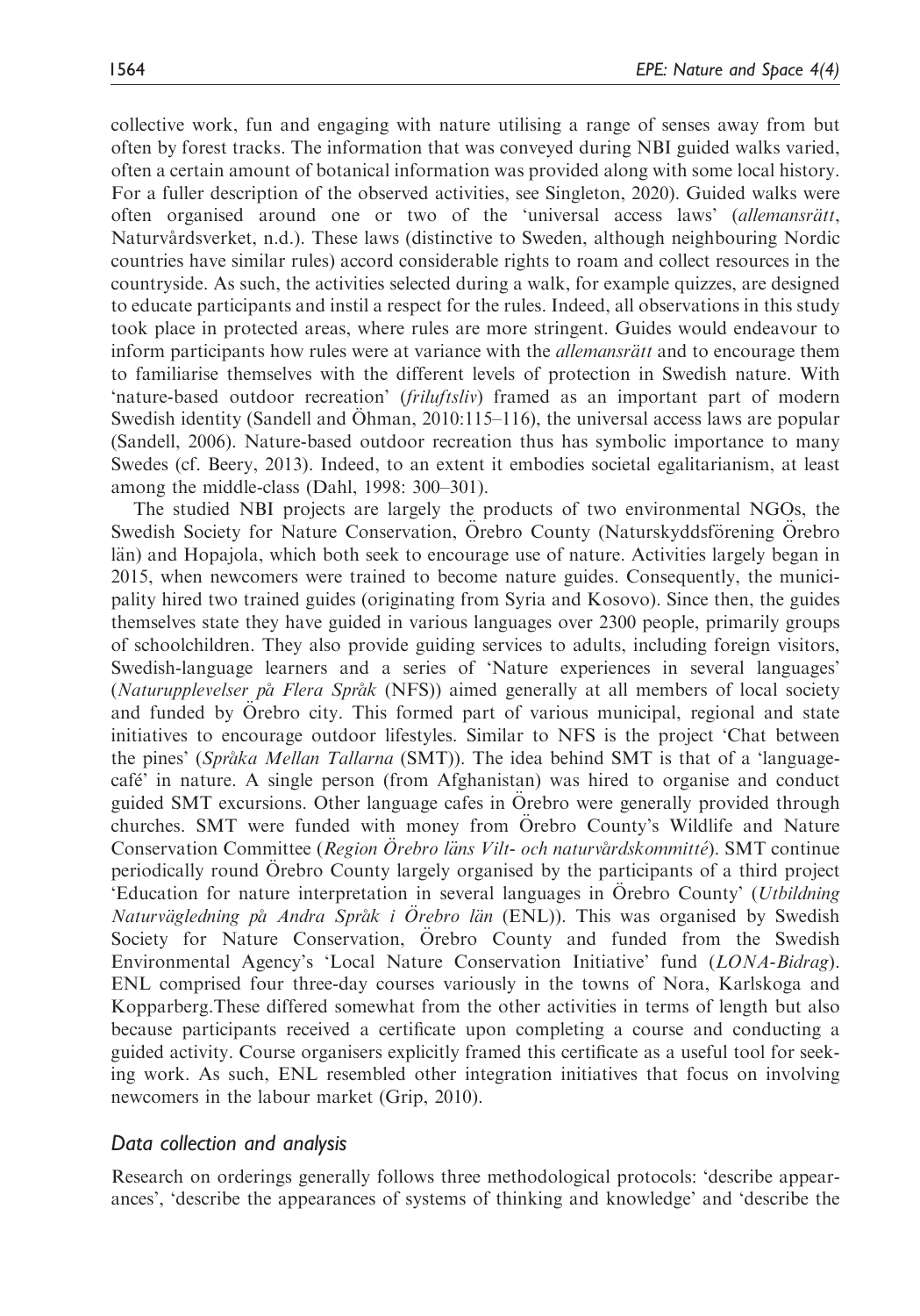uses of appearances' (Kendall and Wickham, 2001: 79). However, the research process itself is an ordering process. As such, it is important to detail the particular 'method assemblage' from which analysis is drawn (Law, 2004) as all knowledge is situated (Haraway, 1991). Indeed, this research ordering is itself a personal experience but one that I am trying to share (Law, 1994). In this article, nature-based integration is understood as something that is done within particular contexts. Several different data collection techniques were thus employed, which are described below. Overall, one can say the project aspired to be ethnographic. Ethnography has been pithily described as 'immersion in the practical world, being caught up in the incessant flow of everyday life' (Pa´lsson, 1994: 920). I wanted to experience the NBI ordering in the contexts it is performed. This called for data collection in situ (Kusenbach, 2003), and methods which could take into account repeated, multi-phasic, affective experiences through time (Bolger et al., 2003; Stewart, 1998; Watson, 2012).

As such, data were collected over the period December 2017 to February 2019 primarily through observations and interviews. As Table 1 outlines, this involved observation data on 18 separate occasions. I recorded NBI activities in a field diary, and on a camera and portable voice recorder, which I collated into relatively unstructured field notes for analysis. Repeated engagement with NBI activities facilitated the building of social relationships, particularly with guides, and allowed me to attend related events outside of NBI projects that respondents were involved with and spend time in the office where they planned activities, giving a sense of the wider contexts within which NBI take place.

Overall, the number of participants was quite variable, with one SMT session attended only by a guide and myself.ENL course days enrolled many more people, notably 21 attendees including teachers on two of the days in Nora. Most of the time, newcomers outnumbered Swedes. Exceptions were a snowshoe expedition, which was fairly evenly mixed between Swedes and newcomers and an SMT session dominated by Swedes. Over the whole dataset were people originating in 15 different countries. The largest group of

| Activity type                                                                           | Number of<br>activities attended | Attendance                                                                                                                                |
|-----------------------------------------------------------------------------------------|----------------------------------|-------------------------------------------------------------------------------------------------------------------------------------------|
| Språka Mellan Tallarna (SMT,<br>Chat between the pines)                                 | 7                                | Highly variable attendance (2-17<br>including guide and researcher).                                                                      |
| Naturupplevelser på Flera Språk<br>(NFS, Nature experiences in<br>several languages)    | 3                                | Included an open day at Örebro Nature<br>School.                                                                                          |
|                                                                                         |                                  | Attended by four (different) people<br>each time including guides and<br>researcher.                                                      |
| Utbildning Naturvägledning på<br>Andra Språk i Orebro län<br>(ENL, Education for nature |                                  | Researcher completed the course twice<br>plus one extra session.<br>109 participants over the seven                                       |
| interpretation in Orebro<br>County)                                                     |                                  | attended sessions including guides<br>and researcher.                                                                                     |
| Other                                                                                   |                                  | Activity organised by Swedish teacher<br>to a group of medical workers<br>learning Swedish in order to work<br>within the medical system. |
|                                                                                         |                                  | Seven attendees including guides,<br>teacher and researcher.                                                                              |

Table 1. Observations collected.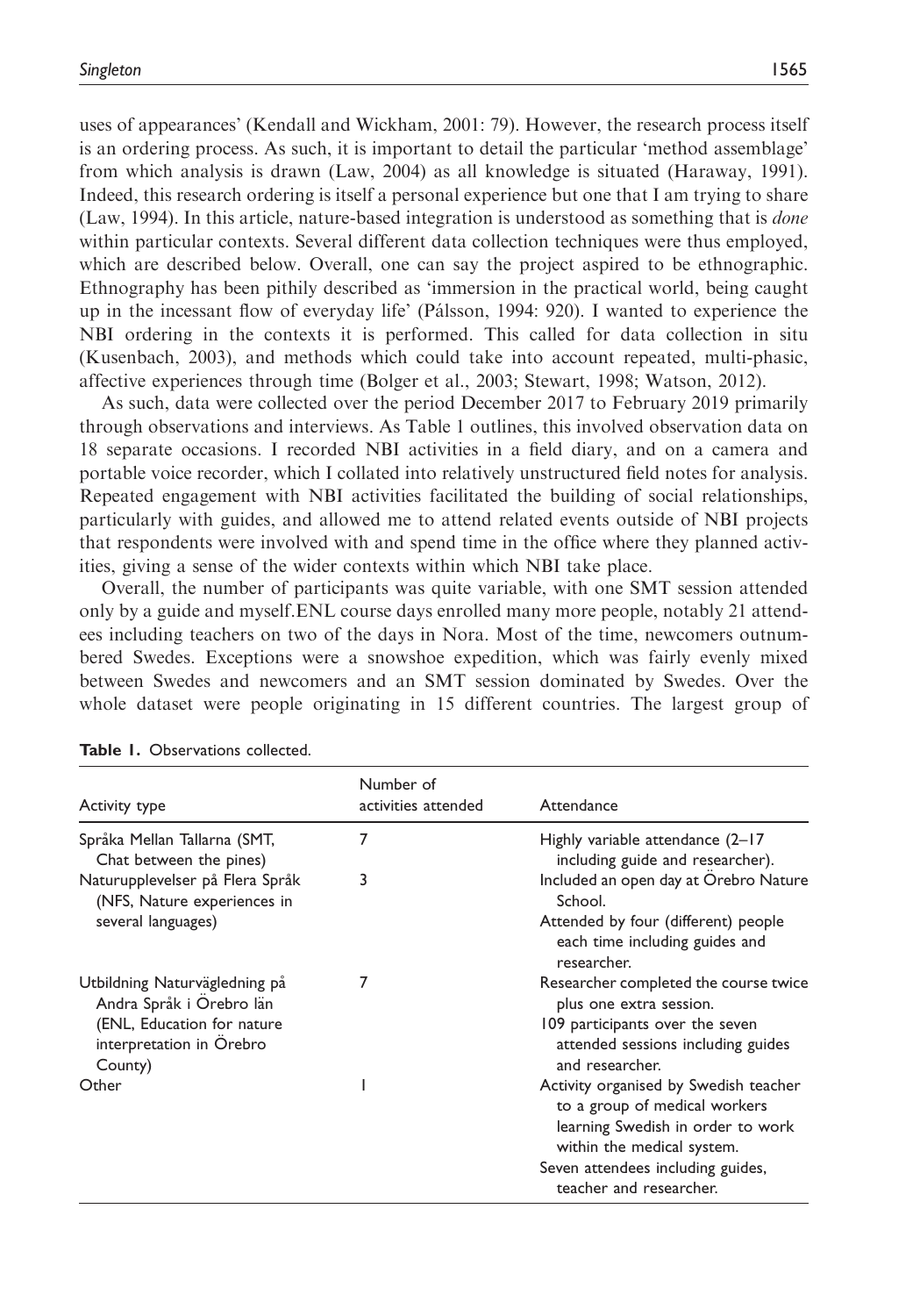newcomers came from Syria (primarily from Assyrian [Christian] background), with Afghans second. The proportion of men to women varied considerably, although participating Swedes were mainly women. Newcomer attendees of SMT, NFS and Other activities were most often men (although with some variation), whereas participants of ENL courses were more evenly mixed. In terms of age, participants ranged from children to retired individuals, with most however at working age as many of the projects predominantly targeted adults. I initially hoped to interview activity-participants. However, the sporadic nature of people's attendance and variability among respondents rendered this difficult, which also limited the demographic information that I could collect. Indeed, several Swedish participants declined interview invitations. As such, I solicited participants' views through informal conversations within and around guided activities. It was difficult to judge the length of time each participant had lived in Sweden, in some cases it was long enough to acquire enough Swedish to benefit from language exercises, whereas others preferred activities in other languages. Participants on ENL courses had to have reached a particular level of Swedish and received a formal right to remain in Sweden as condition for participation, a sometimes-lengthy process.

Contacts made during observations generated opportunities for data collection through nine semi-structured interviews. Interview respondents are divided into two groups. Firstly, all those who acted as guides on the aforementioned NBI activities were interviewed (Interviews 1–5, three newcomers, two Swedes). It should be noted that many of these respondents had roles in planning and winning funding for the projects examined. The second group of interviews comprised Hopajola's then Project Leader (Verksamhetsledare) (Interview 8, a Swede), two Swedish-language teachers that have booked guiding services (Interviews 6 and 7, both Swedes) and a municipal ecologist tasked with maintaining online information on local nature and culture reserves that guides (among others) drew upon (Interview 9, a Swede). Each interview took 45–90 min in the language of each respondent's choosing (eight in Swedish, one in English), transcribed and checked. I gathered further information online and from project application documents.

I entered these combined data into Nvivo for ease of juxtaposition and analysis, utilising consistent codes (Paulus et al., 2014). Advocates of ordering approaches argue a researcher should try to avoid a priori social categorisations. In practice, this is challenging, one seldom truly begins with a blank slate. In the case of this paper, the realisation that NBI practices exist acted as a spur for this project. As such, from this starting point, I generated data coding categories in an abductive fashion. This was entailed moving data and literature in dialogic manner as I perceived patterns in the data. Categories thus emerged, with e.g. demarcation of groups and their concomitant attitudes towards nature coming into focus.

Reflexivity. A feature of (ethnographic) fieldwork is the researcher is in a web of social relationships, affecting and affected by the contexts within which data are collected. There is thus a need for reflexivity regarding the researcher's impact on the field in terms of affecting data presentation and respondents (Agar, 2008; Ortbals and Rincker, 2009). As a newcomer to Sweden, I did not feel my presence was disruptive as I tried to act as any other participant. However, there are obviously diverse intersectional impacts and interactions of these aspects of my identity (Crenshaw, 1991), and readers must be conscious a person in a different situation would have different experiences (cf. Henderson, 2009; Ortbals and Rincker, 2009: 288–289). A woman researcher, from a more obviously non-Swedish background, might have noticed different dimensions of NBI work to me. As a white, Swedish-speaking, male, European participants periodically misidentified me as a Swede. In order to ameliorate this, I sought to distance myself from guides and other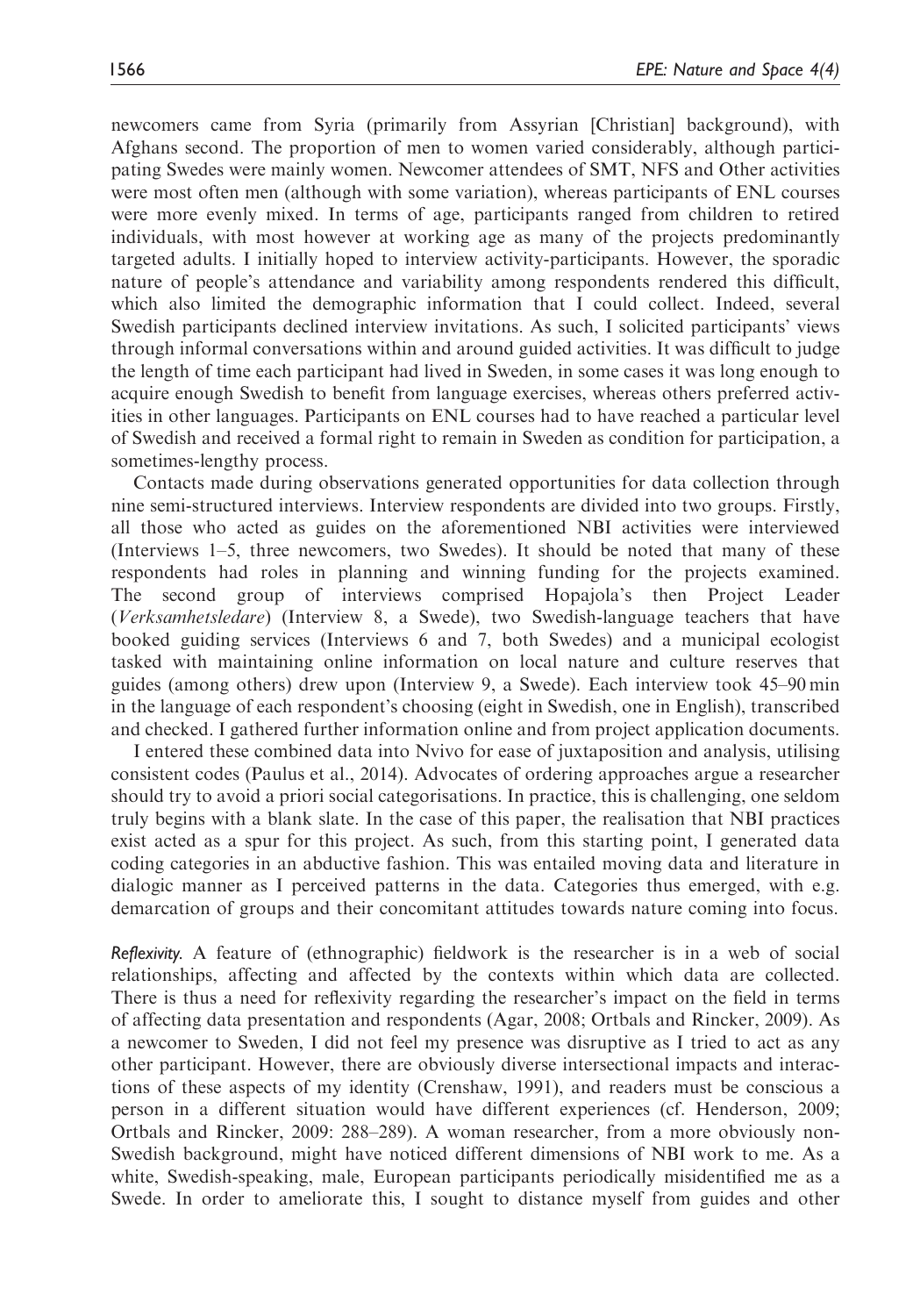authority figures by announcing myself to respondents and also by physically distancing myself from guides during activities, taking up position among the group of participants. A concern to avoid appearing overly prying was also a factor in decisions around interviewing group participants. Immigration and immigration status are sensitive topics and thus I have rendered respondents anonymous in the text, with data collected regarded as confidential. This is in order to minimise any risk of harm to respondents. Finally, in an effort to ensure that the results of this research did not simply become another output, I endeavoured to share and discuss results with respondents both in public and in private, with the aim of constructive action around NBI (cf. Ybarra, 2014).

# Results: The NBI ordering

The ordering of NBI demarcates several categories of objects, human and non-human and ways of being-in-the-world based drawing on a particular narrative (cf. Franklin, 2004: 286). Two groups of participants – 'newcomers' and 'Swedes' – meet and thus 'integrate' through shared enjoyable experiences in a shared location, 'nature'. Furthermore, within this space 'learning' will take place. This resonates with other studies of NBI (cf. Gentin et al., 2019). This section describes the appearance of the ordering and systems of knowledge and thinking.

# Ordering groups

NBI largely order the myriad diversity of the Swedish population into two groups, newcomers and Swedes. In the organisation of NBI activities themselves, participants were also ordered into two roles – guides and participants (cf. Singleton, 2020). Newcomers and Swedes were both largely homogenised but essentialised with different characteristics. Furthermore, in general, respondents asserted newcomers were disadvantaged vis-à-vis Swedes in several ways. Newcomers were ordered as facing injustice in terms of access to both wider Swedish society and nature. This was due variously to iniquitous circumstances and/or the unwillingness of some migrants to integrate with the Swedish community (Interview 2). On one level, NBI activities seek to address this imbalance, hopefully rendering newcomers equal to Swedes.

Specifically referring to access to nature, respondents gave several reasons for newcomers' difficulties. At times this was a practical issue – many newcomers have fled to Sweden with limited resources and thus struggle to participate in activities that require specialist equipment e.g. clothes suitable for the hiking in the Swedish winter. Indeed, it was often notable that whereas Swedes and guides would often wear specialist branded outdoor wear, newcomers were usually clad in their ordinary clothes, which on ENL courses included several hijabs (Islamic headscarves) worn by older Somali women. The two ordered groups thus often manifested physically by their dress if not necessarily by their role or obvious ethnicity.

At other times, respondents saw newcomers' ability to access nature being dominated by fears of various dangers (of becoming lost, of freezing or of wild animals). Guiding choices were thus made to confront these fears, for example, one SMT excursion involved a snowshoe expedition at a considerable distance from any town, chosen to show that fun activities are possible in such wild places. On other occasions, guides directly contrasted Swedish nature with other countries where one might be afraid to go into nature:

In Sweden, one can go out without fear that one will meet very dangerous animals or... that you will become lost. Where we go there is sufficient information [that one can use]. (Interview 1)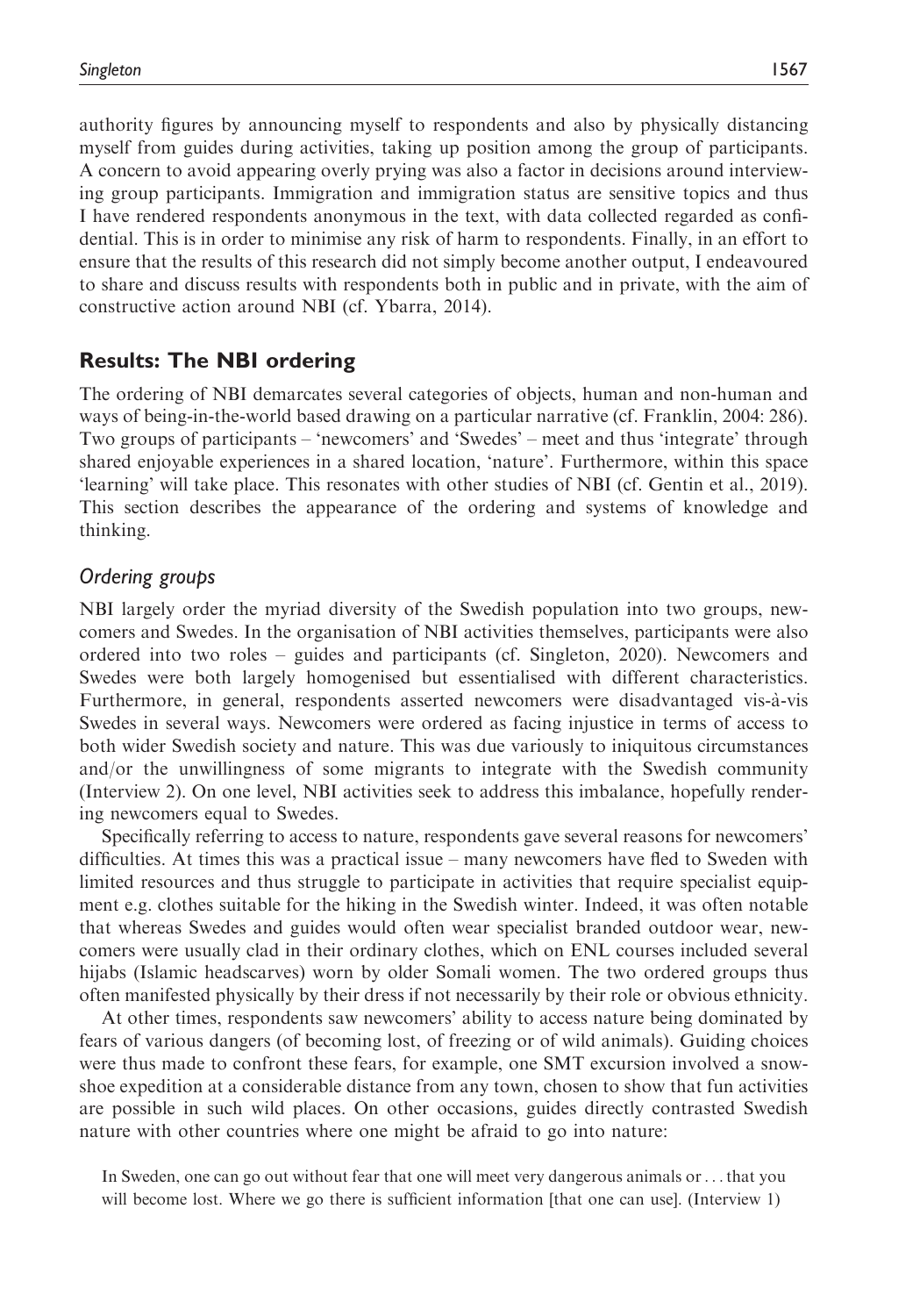They are scared to go into the forest for fear of becoming lost. Sometimes they are scared that there are dangerous animals, because you know that in the hot lands of the Middle East forests are so wild. Really wild and inaccessible – there are no paths and dangerous animals. There are so many snakes, and different predators. And they think that Sweden is the same.... (Interview 2)

Interviewee 2 also asserted that the guides had noticed that those who had been out with them had overcome their fears and would visit the forest alone. Other respondents echoed these sentiments, mentioning that nature in former warzones may be dangerous to explore (Respondent 9). Indeed, such impressions were at times borne out, for example on one ENL excursion the group paused by a couple of fenced off, disused mine workings. The group was asked as to why the areas were fenced off and an older Somali lady speculated that it was to protect ramblers from wild animals. This provided opportunity for discussion of the various potentially dangerous wildlife (e.g. wolves) while reassuring people that the risk they pose is insignificant. In doing this, however, guides were also able to communicate important information about actual risks in Swedish nature, for example the risks inherent to picking and eating mushrooms without sufficient knowledge or training.<sup>3</sup>

At other times, newcomers' inability to access nature was considered a product of understandable ignorance about the rights and rules of the Swedish countryside. One interview respondent told a story about a woman who had liked to walk in their homeland becoming inspired to start walking again in Sweden – they had not known who to ask permission or pay (Interview 5). What emerged was thus an ordering of newcomers as a largely homogeneous, similarly disadvantaged group that were cut off from Swedish nature. Not only could they not avail themselves of available opportunities but also did not necessarily fully understand what to do or found that the expected infrastructure was absent.

[For example] when I say "we'll have a coffee break now" and there aren't any tables or chairs. For me it is obvious that one sets oneself down on the ground or on a stump or a stone but for others it's very strange. And this is because I grew up with nature as something obvious. (Interview 5)

A Swedish norm was thus ordered around particular interactions with nature. However, at times this could seem patronising, for example, I witnessed one group of newcomer medical workers actively contesting the assumptions that they had never seen snow and their lives were restricted by a fear of Swedish nature (Singleton, 2020).

There were several perceived implications of this. Firstly, respondents saw this as contributing to newcomers' broader isolation from Swedish 'outdoor society' (see below), ordered as 'out there' in nature. Secondly, this prevented newcomers from receiving the mental and physical health benefits of visiting nature.

...there is a need for me to visit nature. I feel good to [go there]. If I don't have greenery around me I feel mentally unwell. And there is of course much research on how nature is good for our health. If one looks at people who have come from war, who are collected in one place together, they live and work in their own community, so I see a great need for them to break out, to come into Swedish society.... (Interview 8)

In the discourse of NBI, Swedes were typically depicted as 'outdoor' people. Indeed, Nordic people are ordered in several reports on NBI as having a distinctive relationship to nature. Swedish respondents were at times uncomfortable with this characterisation but were largely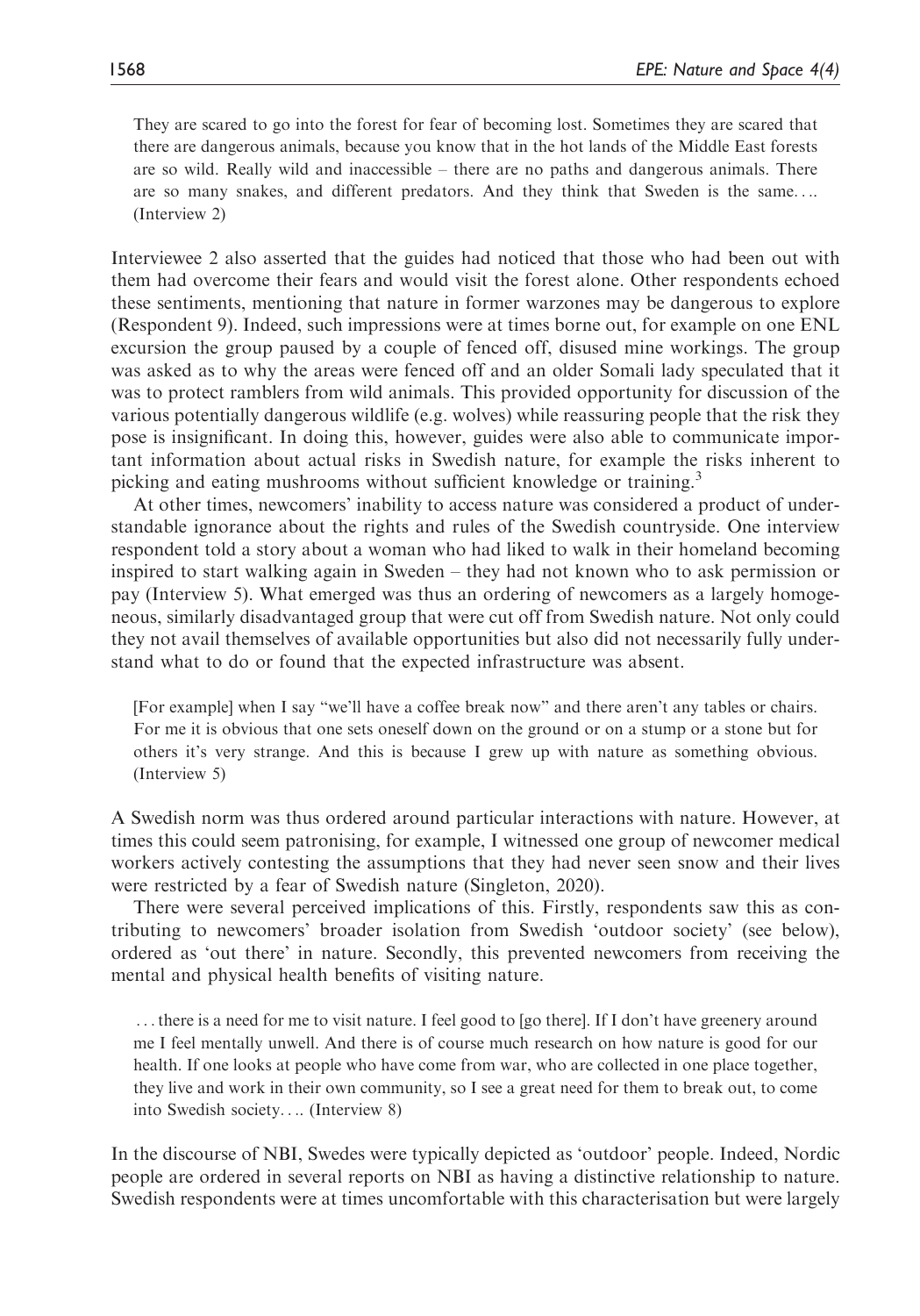...for Swedes participating in nature-based outdoor recreation and nature are important. It is a part of our history ...There has been outdoor recreation research that says "Swedes are an outdoor recreation loving people" and it feels like an important part of integration work to get newcomers to experience [it] and not be scared to come in. The threshold [to join society] is pretty high otherwise. (Interview 8)

However, respondents were aware that not every Swede regularly participates in outdoor activities. But there was consensus that it was an important part of the lifestyles and cultures of many Swedes and that most Swedes had the opportunity to access nature in a way that newcomers did not have. These knowledge and opportunities would have been transferred on trips to nature through school or family (Interview 6). Likewise, the relatively recent urbanisation of many parts of Sweden means that many Swedes have direct connections to particular areas of countryside as the places that grandparents lived and as the settings for various family stories (Interview 8). As such, valuing an egalitarian outdoor lifestyle was described as a feature of Nordic countries (cf. Pitkänen et al., 2017: 5). Proper 'Swedishness' was thus ordered with an integral outdoor-lifestyle recreational component.

I believe we have a nature view with us in our culture that we are not so conscious of, that we take for granted. And it is a little exciting, because at the same time it is also a reason why so many are attracted ... and perhaps want to come to Sweden because we have nature that is accessible to everyone and that one can be out in nature in safety. (Interview 8)

I think the sociocultural context of Sweden includes so much nature ...To meet Swedes I believe one must understand Swedish nature. (Interview 6)

Nature-based outdoor recreation and the universal access laws and ... gathering food from nature ... So it's an important part of our culture in Sweden. (Interview 5)

Furthermore, the historical diversity of experience within Sweden was largely occluded. 'Sweden' is ordered as a largely homogenous whole following a single consistent historic trajectory. For example, one newcomer guide in particular would regularly use the history of a particular nature reserve (originating in an attempt to drain a lake for pasture) as a parable for the hard work that Swedish development had required. The moral was that newcomers should expect to work and contribute to the society they were in and not expect things for free (Singleton, forthcoming). In this story (and indeed elsewhere within NBI), there was little discussion of class differences in historic or contemporary Sweden and who actually acquired land from the drainage of the lake. Sweden's development as a modern nation is thus a product of hard work rather than class struggle (for example). In addition, the multicultural history of the landscapes traversed – for example several excursions took place near areas previously settled by Finnish speaking populations – was considered unimportant in comparison to the universal access laws. As such, there was seldom mention of Sweden's minority ethnic groups (such as Sami), with Sweden ordered as homogenous in both ethnic and linguistic terms.

Newcomer guides would characterise Swedes as having higher levels of knowledge about the biological and legal aspects of nature use than the bulk of newcomers – Swedes knew which berries could be picked and where. They were also presented as more rule-abiding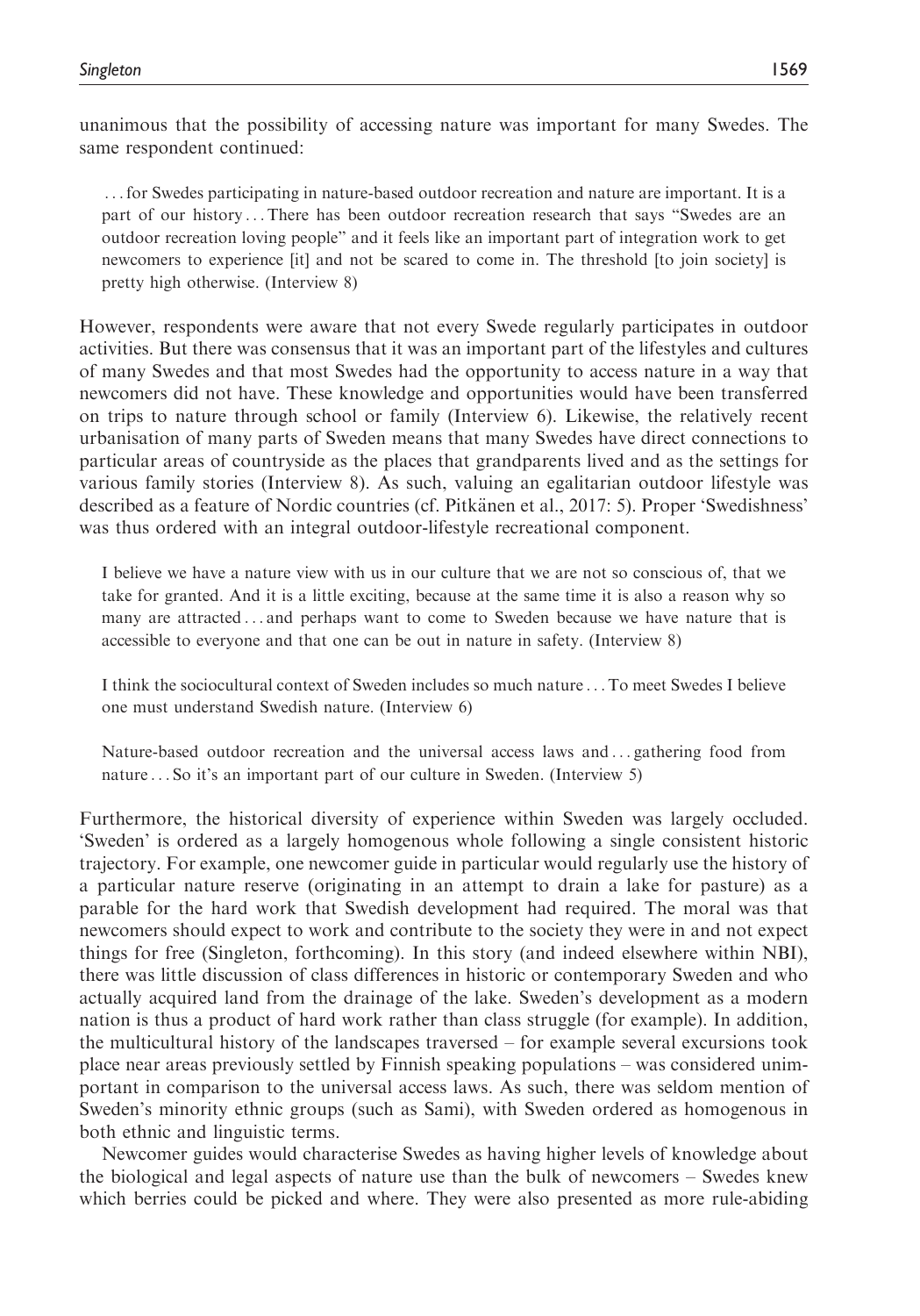than newcomers, willing to clean up after themselves and to ensure that they obeyed the golden rule of Swedish nature 'do not disturb, do not destroy' (stör inte, förstör inte), which was regularly mentioned during NBI activities. This was periodically echoed by newcomers: one ENL participant marvelled at the rule-abiding nature of Swedes, drawing a negative comparison to people from her own continent: 'especially in Africa, we don't totally give a shit about the nature. It's because [of] how we grow up, that's not our fault. It's because there's not [something] they care about ...' (field notes). One Swedish-language teacher echoed this: '... in Sweden ... we have many laws. But we also have many rules. Including unwritten rules' (Interview 7). The Swedish respondent then went on telling a story about an amusingly anarchic situation in an area of Orebro with a high immigrant population. Him and his son were forced to abandon their instinct to queue up at a funfair in an orderly fashion as nobody else was bothering and instead had to elbow their way to the front. Such rule-abiding behaviour was important as in practice there was little scope for prosecuting crimes committed out in the countryside. Ordering (and disciplining) behaviour was therefore integral to NBI (Interview 7), with Swedes placed in the role of teachers to newcomers.

We have a game...about building birds' nests...People should come and pick up sticks and stuff...Integration was when a Swedish family tells another family who are not Swedish that "these are called 'sticks'" and when the family tries to pull a stick from the tree and [the Swedes] try to tell them "you can't do that." (Interview 1)

When we gather [Swedes] with newcomers, [the Swedes] will then give their perspective to the others. ... Newcomers ask the Swedes "but why do you respect?...Why are these dogs always with you [on a lead]?"...They begin to discuss with one another. And in general the Swedes know more than newcomers, and sometimes they know more than us [guides] as well. (Interview 2)

By contrast, NBI order newcomers as ignorant at best or rule-breakers at worst (see below) i.e. as potentially troublesome to the ordered nature of Swedish society. This pertained beyond newcomers conduct within nature, after all, NBI aimed to help newcomers also in a wider society. One (newcomer) respondent was (unusually) quite explicit about this. On several occasions, he would complain the unwillingness of certain newcomers to integrate. This statement was typical:

One cannot live in Sweden like in Syria. One cannot [say] 'I don't want to eat that, I don't want sit with them ... integration means one must adapt oneself to the new society one moves to' ... For example, in our homeland one does not respect timekeeping, for example. [In Sweden] one must respect timekeeping.<sup>4</sup> You are not in Syria. You are not in Iraq. This is Sweden.

As such, at least one part of NBI ordering practices is to demarcate norms of correct behaviour, which are also orderings of parts of the population. Swedes, newcomers and their norms of behaviour are categorised, with Swedes and Swedish behaviour exulted.

# Orderings of 'nature' and society's relationship to it

Interpellated with orderings of newcomers and Swedes were also normative conceptualisations about the concept of 'nature', which was broadly defined. Several respondents agreed that as 'nature' covered a large proportion of the country in the form of forest and water,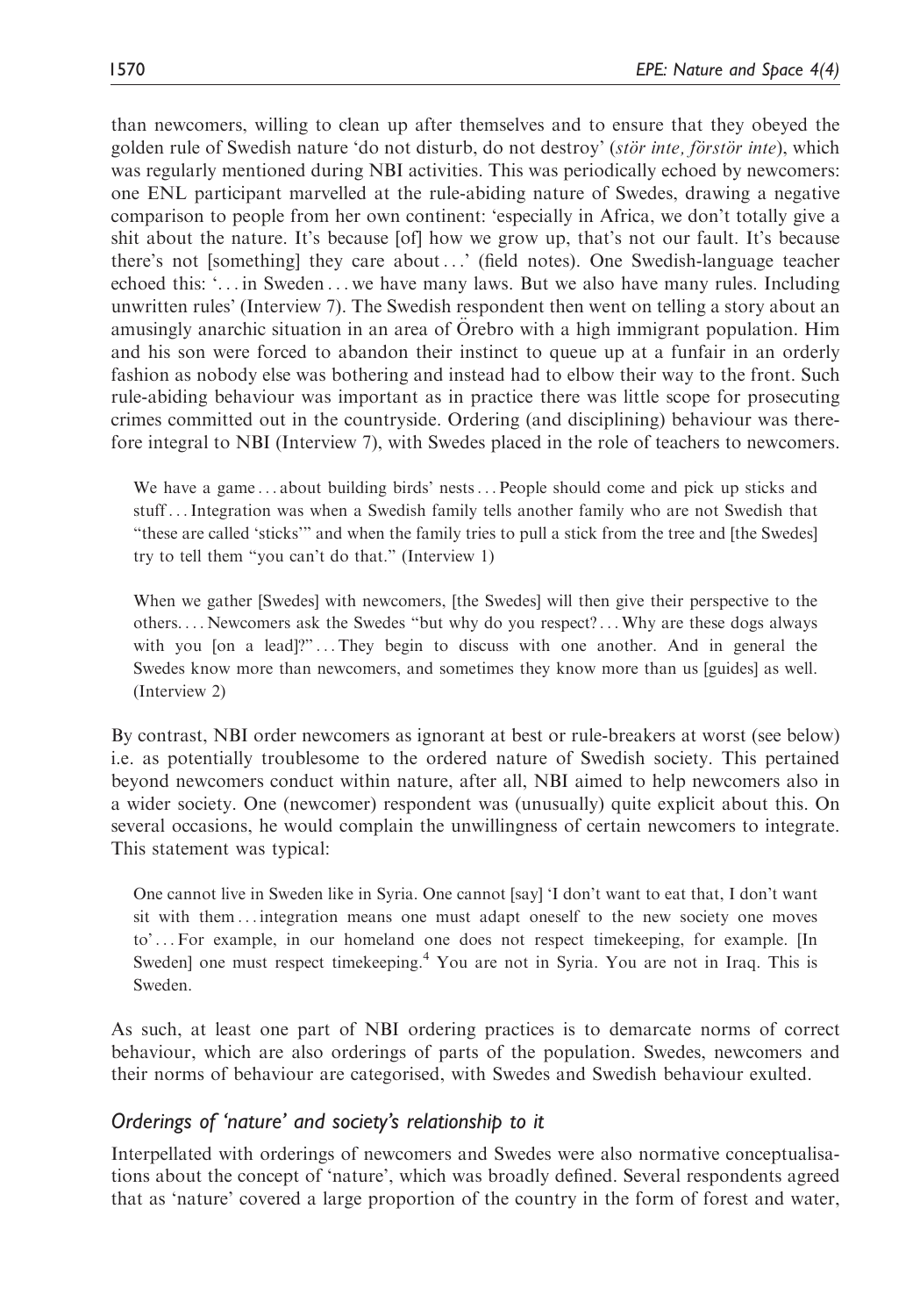it was important for inhabitants of Sweden to know about. Several respondents voiced personal preferences for 'wild' isolated nature, but they also reiterated that nature was diverse and could even be found in cities (e.g. in gardens or parks).

Nature can be very different [laughter]. In my country, when you say nature, they think about the mountain, the stones, the waterfall and maybe a few plants. And when I say nature in Sweden, maybe it will be more trees, green places, a lot of plants and mushrooms [laughter]. (Interview 3)

Nature can be a park in an urban area just as well as it can be by a lake or a big forest, but it must always somehow go from some nature. Planted by people or not. The majority is planted by people today. (Interview 4)

What emerged within the discourse of NBI was nature as a place where a variety of different activities could be performed. It was a place to visit for fun and to learn. It provided spontaneous learning opportunities with its ephemeral randomness. Respondents argued that in experiencing nature people become happier and this would have knock-on benefits for a happier society (Interview 1). Furthermore, it was hopefully also a place where both newcomers and Swedes could feel comfortable in and bond. Of course, respondents were aware there could and indeed are other ways for people to interact and integrate (e.g. sports clubs or churches). However, in the background to many of the NBI activities observed here was an idea that there was an opportunity to bring nature-loving Swedes and newcomers together that previously had not existed. One Swedish respondent put it like this: 'Because I myself most enjoy being out in nature so it is best to meet me in nature, I think [laughs]' (Interview 5). NBI were thus intended as a starting point for further social relations between newcomers and Swedes:

We try to break the loneliness and isolation that [a person] builds round themselves. We collect them as a group. Then they talk with one another, drink with one another, have coffee with one another, play with one another. Then [the person] will not feel alien any more ...for there is a group one can connect with. There is a place, [a] fine place where one can sit and watch and enjoy and forget. I believe that one can grow roots in this country. New country, new homeland, one can say. Yes for me it is a new homeland. (Interview 2)

Several Swedish respondents' comments voiced a clear egalitarian ordering as part of the reason for NBI (cf. Singleton, forthcoming). Swedish nature should be accessible for everyone in Sweden.

For me personally, I think it is important, yes, partially for cultural-historic [reasons] and that one can access it. That everyone can pursue a nature-based outdoor recreation lifestyle. One may fish ... and anyone may pick berries and such ... And if we want to have this then there must be an understanding, including among those who come here. Therefore, we should protect it. But also for the basic continuation of the ecological system .... We must work with popular education the whole time. So all citizens have that basic knowledge. (Interview 5)

The areas visited were also considered a site for the transferral of ecological knowledge, integral to enacting an ordering of a sustainable society. Ecological knowledge generally was typically considered to be higher among Swedes than newcomers (Interview 2). It was thus important for newcomers to learn about ecosystems and the continued interconnectedness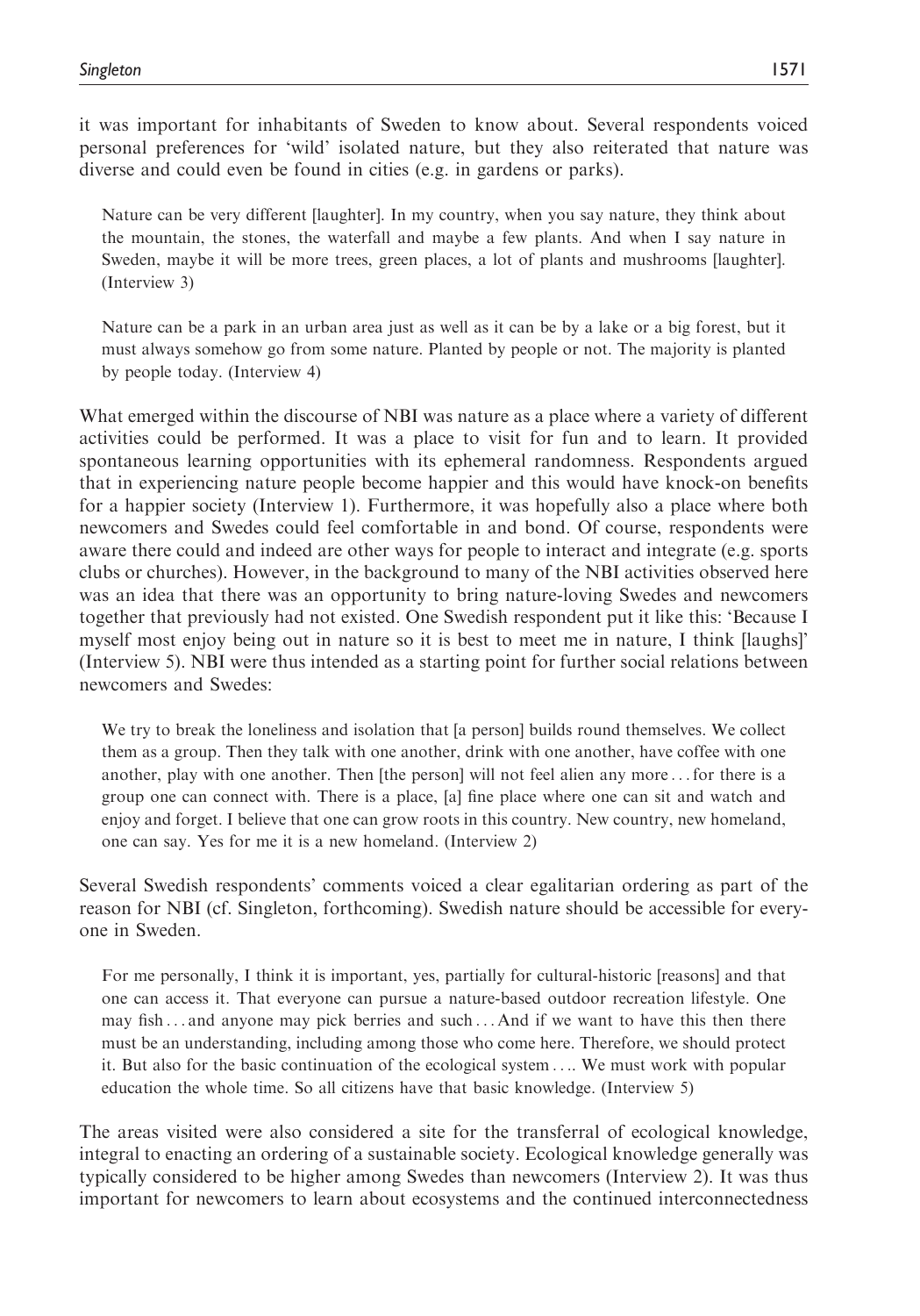of human society with the nature it depends. In this ordering, Swedishness entails certain forms of knowledge and concomitant behaviour.

For many pupils [sorting rubbish and recycling] are of course new. I don't believe that one sorts rubbish so much in Syria. (Interview 7)

We also teach a little about ecosystems. [Newcomers] ask sometimes "why do Swedes love bumblebees more than people?" They don't love bumblebees more than people but people are the most dangerous, dangerous organisms. While bumblebees are so important. Without bumblebees, without bees you cannot eat. (Interview 2)

By articulating an ecological perspective of humanity and nature fundamentally intertwined, respondents sought to order behaviour. Guides would reiterate that the universal access rules are predicated on people taking responsibility for their own mess. Several NBI activities focused on the issue of littering in nature, for instance using information cards or quizzes on the length of time different materials to break down. On one SMT walk, a presentation had been made about an ecological catastrophe one guide was aware of in Pakistan. The discussion then segued into the universal access rules asserting that 'we take our own responsibility here'. This responsibility was necessary to ensure something remained for future generations (field notes).

This was also not an issue solely for newcomers. Several Swedish respondents argued that increased urbanisation increasingly cuts off Swedish society from nature and its benefits.In a sense, the ordering of Swedishness with environmental knowledge was threatened. Modern, heavily urbanised Sweden, was seen as problematic, with little reference to different preferences among the Swedish population:

But we have a problem in Sweden and that is urbanisation ...that we as a people have urbanised. That is why Hopajola work not only with newcomers, but also those of us who begun to lose contact, contact with nature. That people in towns don't go outside. Children today eat fish fingers and believe it is a fish .... So it is a problem in Sweden as well, that Swedes have distanced themselves from nature. (Interview 8)

As such, NBI also have a role in encouraging environmentally friendly behaviour across Swedish society:

...It is important, and [nature] is a cultural treasure that we protect, even though we don't use it the same way anymore, so it goes. But we take it for granted. Our starting point is that it should be there for us, absolutely. (Interview 4)

As a citizen I think [connection to nature] is important as both a democratic and ecological question. (Interview 5)

As such, NBI formed part of wider efforts to spread a wider (international) green movement. In this conceptualisation, NBI activities were a way to create common ground within which to discuss greater environmental problems. Learning about nature and people's own rights was a first step before engaging in broader environmental politics (Interview 5). Another respondent was very clear: 'But to protect nature, that doesn't need to be done through integration rather that one has integrated, if one is a person, whoever, that helps' (Interview 8).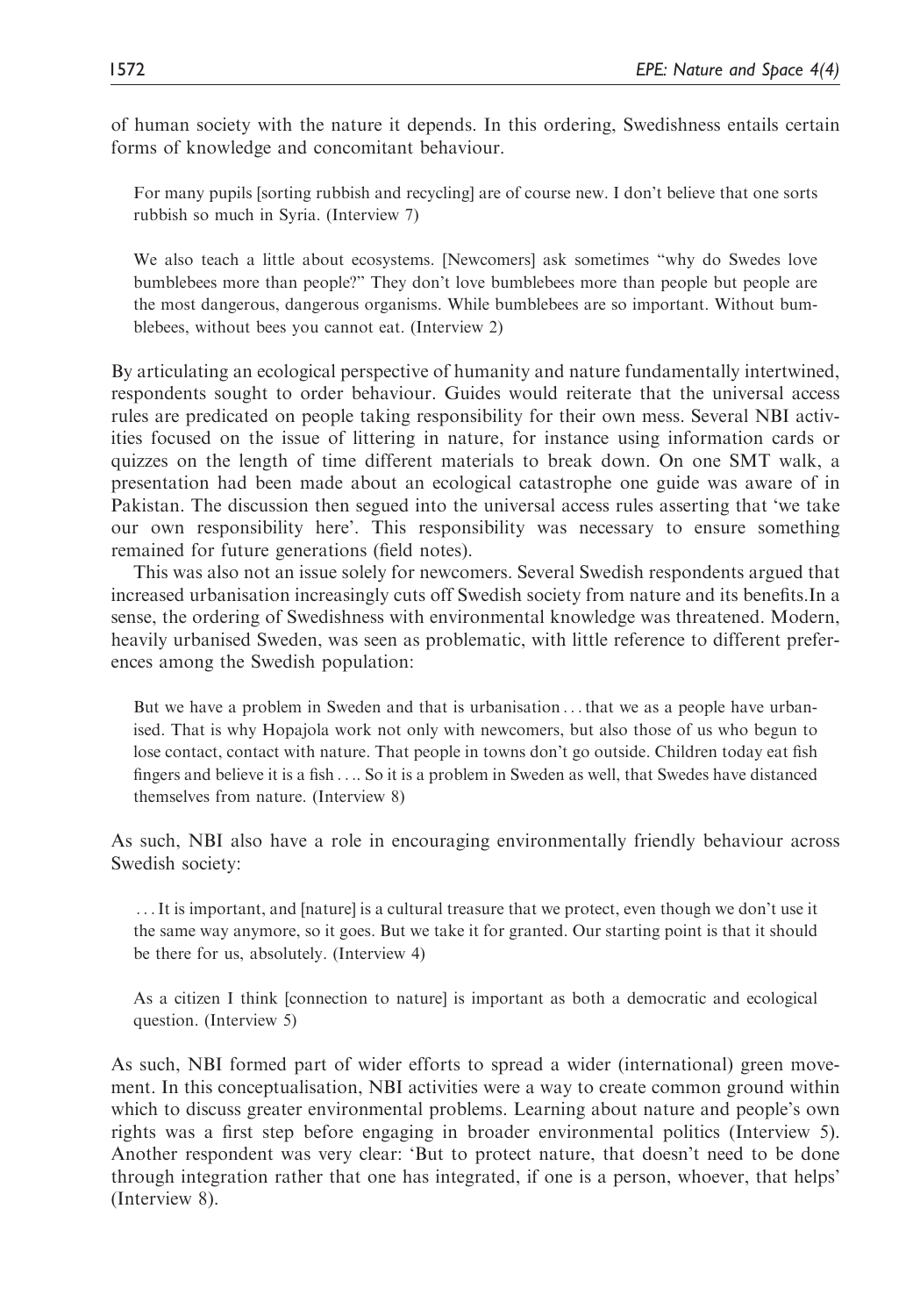To summarise, NBI are founded on an ordering of 'nature' as a positive site providing numerous individual and societal benefits. It was conceived as a neutral place where diverse groups could meet, integrate and acquire an environmental mind-set. Thus in the background of NBI planning was the idea that much of the message of NBI was not just pertinent to newcomers but of broader societal relevance as efforts continue to render Sweden sustainable. Thus, a greater ordering of environmental citizenship emerged, with newcomers and (to a lesser extent) Swedes needing to be converted to the cause. This last point highlights a potential contradiction within NBI – it frames certain environmental knowledge and values as Swedish but also acknowledges that not all Swedes hold this knowledge. This also speaks to the fact that different environmental values are extant in Swedish society. While beyond these data, it is possible to consider how the values of Swedish industrial forestry and hunting communities in different parts of the country may differ over what environmental knowledge is important.

### Discussion: The effects of the NBI ordering

Examining the empirical material utilising an ordering lens brings into focus several normative frameworks. Within the NBI ordering, Swedishness is interpellated with access to certain practices. NBI activities are predicated on the idea that newcomers face an environmental injustice and NBI's role is to help make up for this shortfall (cf. Gentin et al., 2019). However, certain normative values about society and environment are also present, and the NBI ordering draws upon scientific orderings about people's need for nature and also nationalist orderings. This section thus discusses the two ordering substrates upon which NBI rest and then the effects of the ordering performed through NBI activities drawing on different theoretical tools.

The NBI ordering, with its demarcation of different groups has its roots in the wider nationalist orderings, certain people, places and lifestyles 'belong' to particular spaces. Furthermore, the movement of incomers is ordered as *changing* Sweden and this change needs to be *managed*. Regarding NBI in particular, I would argue that these activities draw on extant Swedish nationalist orderings even if respondents (above) at times sought to avoid voicing an explicitly nationalist rhetoric. Within historical and contemporary Swedish nationalist narratives, Swedish outdoor lifestyles *(friluftsliv)* and representations of those lifestyles are prominent and often exulted (Sandell and Ohman, 2010; Tordsson, 2008). Likewise, national orderings were prominent in inventorying Swedish nature and in concerns regarding ongoing changes in Swedish society around industrialisation. As such, particular outdoor lifestyles were ordered as important to the health of the nation, with organisations such as the Scouts appearing in order to promote this (Sandell and Sörlin, 2008). At the same time, despite a history of diverse populations, 'Swedes' were ordered as a homogenous group. Within NBI, access to nature becomes part of the everyday geographies of Swedish nationhood, emergent in everyday life, interpellated with particular affective and embodied knowledge and memories (cf. Edensor and Sumartojo, 2018). It is not just newcomers who are the objects of this, the co-ordering of particular lifestyles and Swedishness, manifests in concerns of access to nature for all Swedes (Sörlin and Sandell, 2008). Indeed, it is often embodied in the facilities of Swedish nature reserves: NBI guides on several occasions pointed out where landscapes had been altered to make them wheelchair accessible or where information and paths had been designed for the blind or special trails had been designed to teach children to orient themselves if lost.

Also underpinning the NBI ordering, are orderings about the appropriate relationship of people (both individuals and society as a whole) and 'nature'. NBI thus seek to order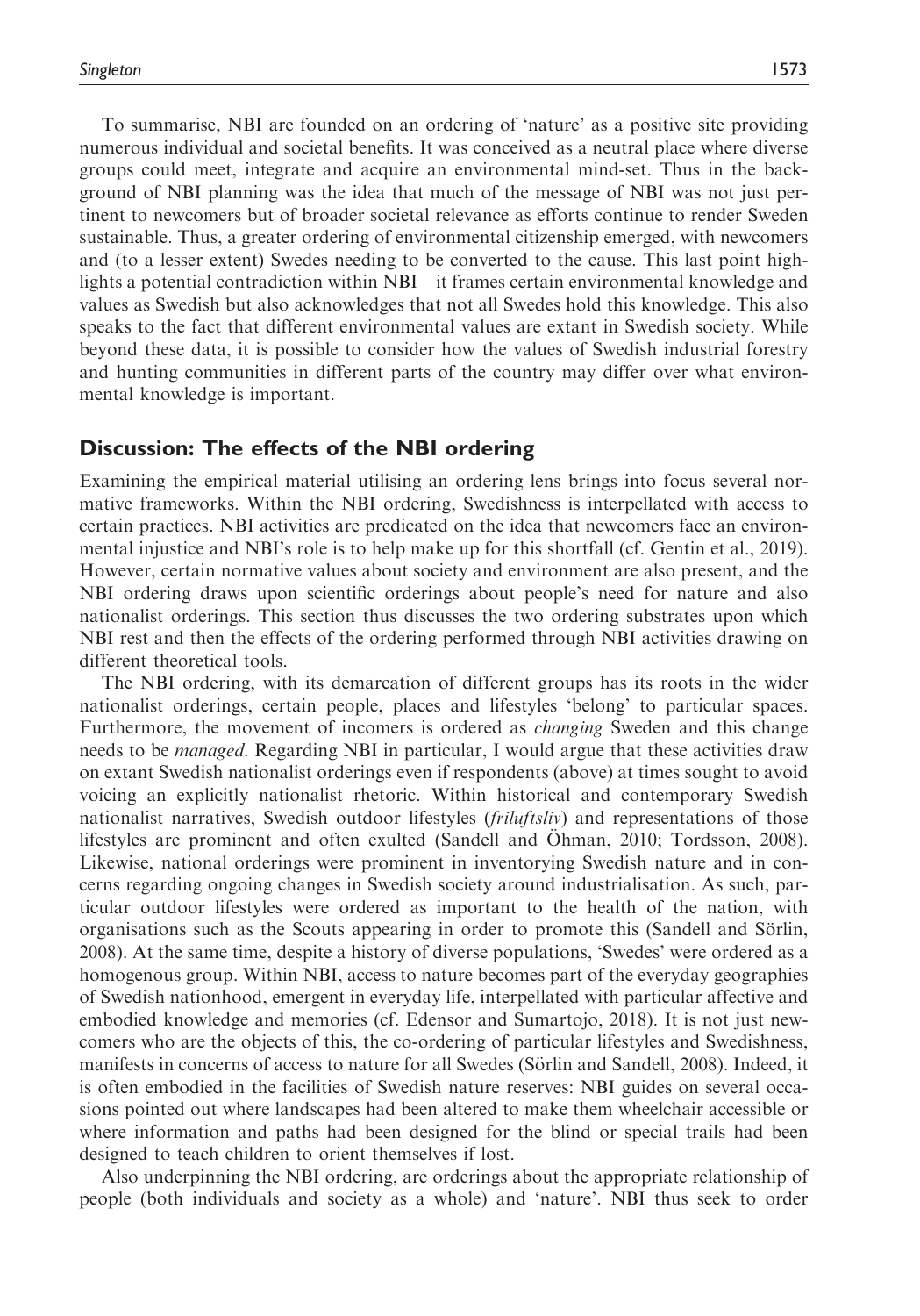particular interrelationships between society and nature or perhaps more accurately society and nature's interrelation (see Caselunghe, 2018 for a review; cf. McPhie and Clark, 2018). This manifests in the form of behavioural prescription:

This is our main task in nature, to explain to them what their rights are and what are their responsibilities. One must not litter, one must not dirty nature. One must follow all the regulations .... (Interview 2)

The project is also an education for all the participants where they know what they should do, what they shouldn't do in the nature, and how they can keep it beautiful or clean for others to come and enjoy the same feeling or the same place clean and tidy. (Interview 3)

As such, within the NBI ordering, it is important that people experience 'nature'; however, one must behave appropriately otherwise one risks destroying it for everyone, now and in future (cf. Dobson, 2003).

Integral to this ordering of 'socionature', are narratives about citizenship, democracy and governance. Within NBI activities, 'nature' became one of the 'fora' where citizens should meet and discuss societal issues. This resonates with research that has explored the democratic potential of curated encounters in nature (Caselunghe et al., 2019). However, in practice, this highlighted the limits of the NBI ordering as little deliberation about society manifested during observed activities.

Integral and emergent to the NBI ordering is a particular notion of self. Thus, respondents framed an emergent social movement that they hoped could be produced through NBI based on a shared (environmentalist) identity. Concomitant with this identity was an ecological consciousness; many NBI activities sought to engender a broader ecological understanding in participants (cf. Sandell and Ohman, 2013: 43). Many NBI exercises are understandable as exercises in 'pointing and naming' (Milstein, 2011). Rather than an undifferentiated background to society, individual environments gained particular histories, within the broader story of 'Swedish nature'. Likewise, facilitating the identification of different species and environments is interpretable as efforts to foster feelings of placeboundedness. Concomitant to this was an effort to instil reflection of and care for human–nature connections – a reframing of people's ecocultural identities (cf. Milstein and Castro-Sotomayor, 2020). As such, guides stressed the linkages between nature and urban society – participants were encouraged to consider issues such as the temporal breakdown of waste or the role of insects in human agriculture. Respondents envisaged a stewardship relationship with nature and participants were encouraged to make lifestyle changes (clean up after themselves, set up 'bee hotels', care for local habitats) accordingly. NBI thus linked to national and global orderings about society and the environment (cf. Dobson, 2003: 120).

The ordering practices of NBI activities have several consequences: the 'pointing and naming' also applied to different practice groups, with different behaviour in the forest given an integrally moral component and ascribed to different groups in essentialistic manner. Firstly, integral to the ordering is an unequal relationship between Swedes and newcomers. While respondents on several occasions described how 'integration' was a two-way process (i.e. Swedes need also to accommodate newcomers), few examples emerged of Swedes making changes. At best, it was argued that Swedes should be trying to take newcomers by the hand, helping them to access nature and working to inculcate the 'correct' values (above).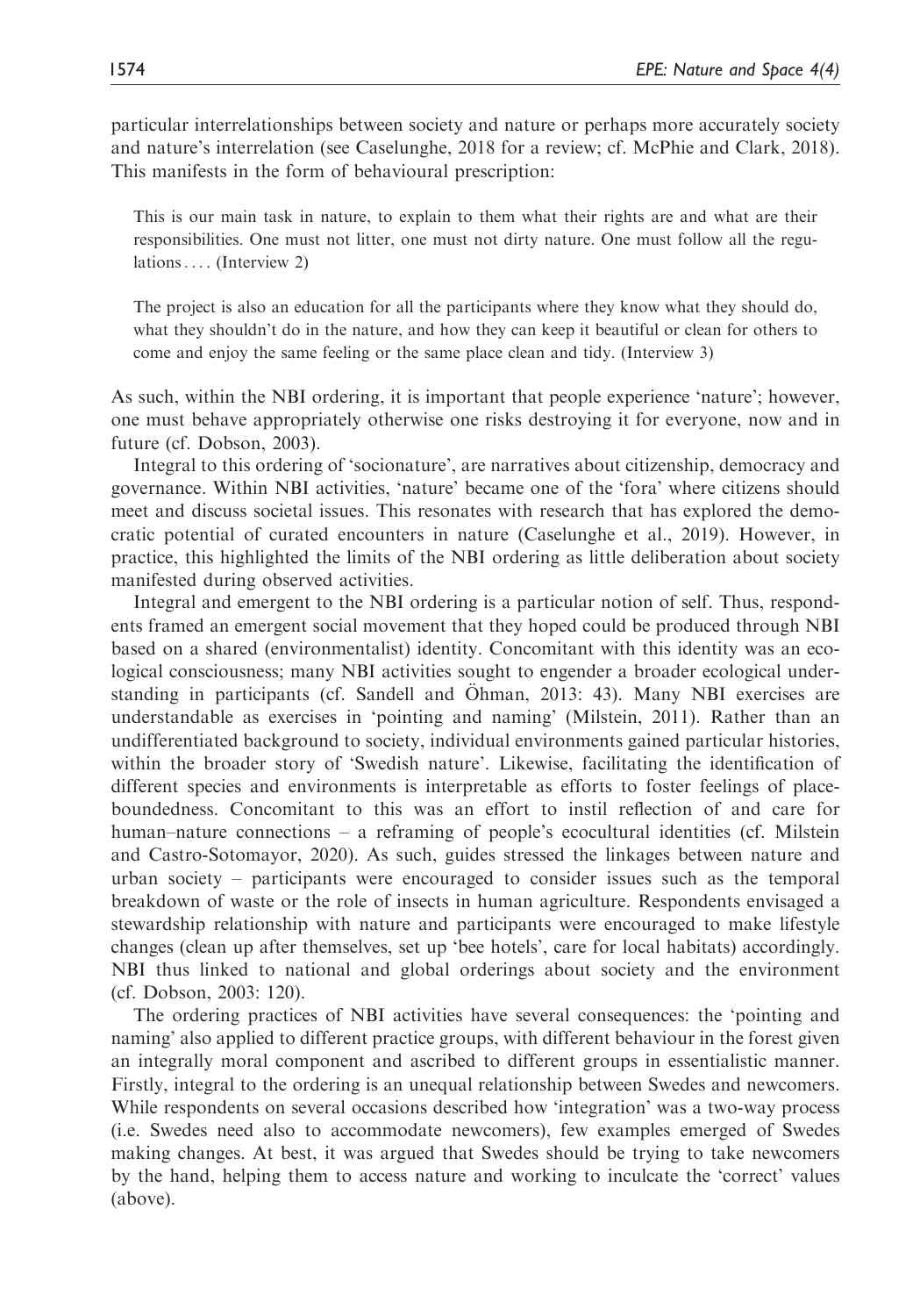This echoes other integration orderings in Sweden: Swedes (or those successfully integrated) should 'enlighten' newcomers (Dahlstedt and Hertzberg, 2007: 175). Several respondents acknowledged this and considered it perhaps unavoidable. One respondent described having to confront some newcomer youths who were leaving mess in a nature reserve, despite having some qualms about it: 'We must say when one does something wrong or when one does something right ... because when we go to other countries it is different' (Interview 8). As such, a hierarchy emerged alongside a place-boundedness of Swedish nature as a place for doing (and not doing) particular things, which in turn become group boundary markers. This is an interesting dynamic, as a popularly essentialised aspect of Swedish (white) nationality identity is antiracism (Hübinette, 2014). However, the positioning of Swedes in the role of enlighteners places them as the definers of correct civil and environmental behaviour in Swedish society, with minority groups struggling to achieve parity and the right to demarcate mainstream values. As such, the nature of Swedishness itself was seldom up for discussion within NBI and the possibility of a new, truly inclusive Swedishness largely absent (cf. Hübinette, 2014 for fuller discussion relating to this point).

NBI ordering practices also entailed coercion regarding appropriate landscape usage (cf. Arora-Jonsson and Agren, 2019). The socionatural landscape encourages or discourages certain things. This may be in the form of rules but also in terms of the materiality of Swedish nature. For example, most places visited during this research had multiple seating and barbecuing areas, with nearby facilities for disposing of rubbish. The infrastructure provided largely embodied 'Swedish' 'values such as silence, solitude, hardiness and amateur scientific interest in flora and fauna' (Lisberg Jensen and Ouis, 2008: 179). However, alternative orderings of appropriate activities in nature may see visiting nature as highly social events, something reported among newcomers (Blomqvist, 2003). One can thus consider whether a large family barbecue is harder to have without disturbing others and the landscape than more discrete 'Swedish' activities. Similarly, another respondent spoke that with the abundance of nature, Swedes often seek to avoid having other people around them when engaging in nature-based recreation (Interview 8). Elsewhere, the spatial practices of immigrant groups have collided in surprising fashion with the normative Swedish assumptions about proper and improper behaviour (Mack, 2017: 136). Thus, in enacting an integral socionature, NBI ordering demarcates Swedish and newcomer landscape use. Indeed, it was a notable feature of many of the SMT activities that it was often hard to bring groups of Swedes and newcomers together (although attendance generally was variable), arguably reflecting different orderings of appropriate uses of nature.

Linked to issues of coercion is the extent that the NBI orderings differentially impact upon different members of society (e.g. women) (MacGregor, 2006). To put it another way, encouraging picnics in nature reserves is all very well but the labour involved may not be distributed evenly. As such, while the narrative of general access to nature is egalitarian, the practices integral to the NBI ordering are rendered invisible. As such, in environmental justice terms, while iniquities between Swedes and newcomers are made explicit, the iniquities that support 'Swedish nature use' are not. Likewise, normative valuations about what activities are 'right' in nature are concealed. Similarly, it also became clear at times that NBI favoured certain personal characteristics. For example, the only regular attendees of SMT apart from myself were the family of the guide. Likewise, when asked to provide examples of 'successes' – which included groups of participants organising their own outdoor activities or joining local conservation societies – closer scrutiny revealed that Swedish social capital and extant groupings appeared to have played a role. For example, the fact that most Syrian-born respondents seemingly hailed from the Assyrian community likely reflected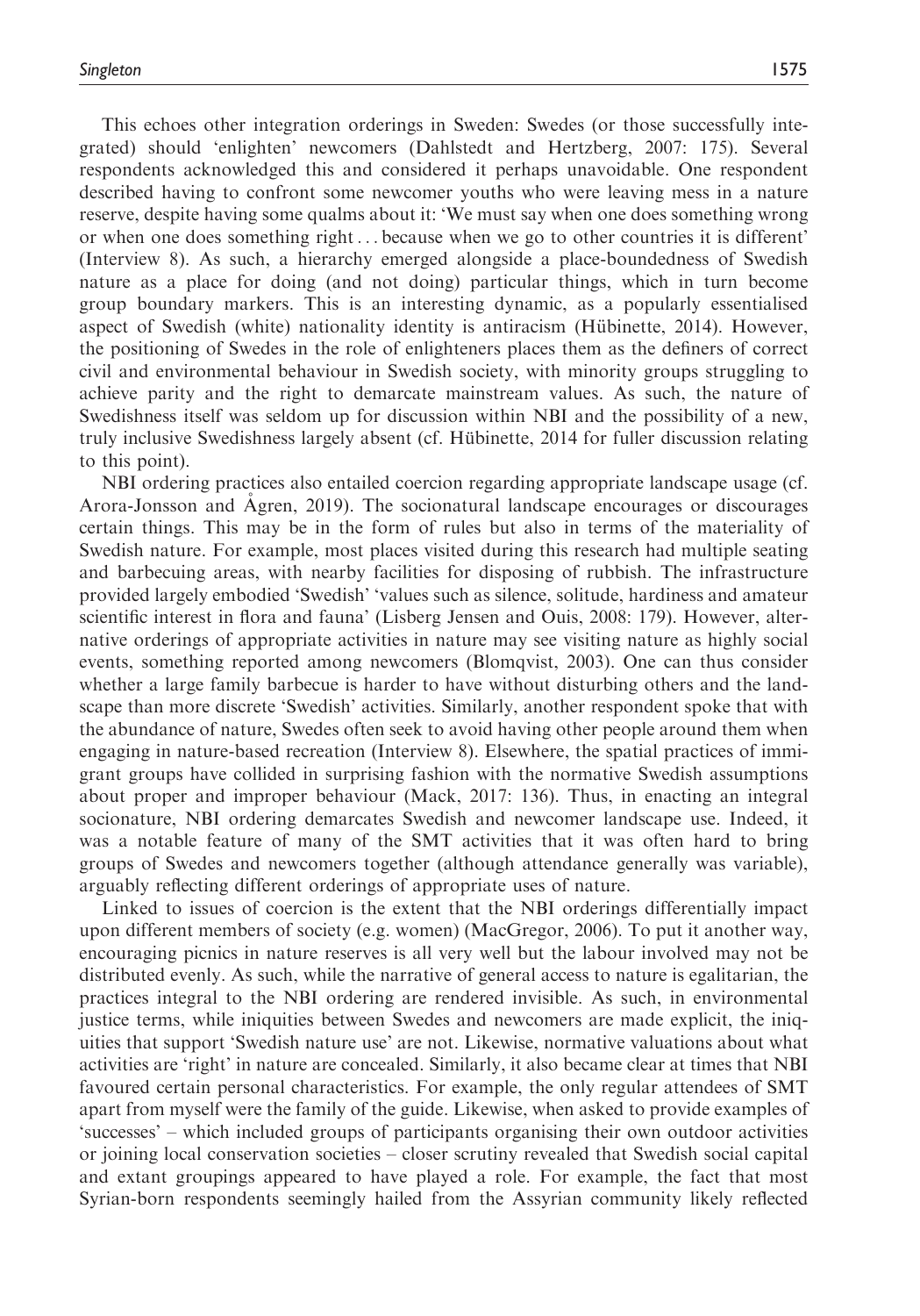the background of one of the guides. This suggests that the ability to avail oneself of NBI among newcomers is differential rather than homogenous (Singleton, forthcoming: p.X).

Arguably, there are also several other blind spots within the NBI ordering narratives. For one thing, while NBI activities promote an ecological consciousness, the actions that tend to follow on are often both local and individual. Individuals should pick up their litter, but there was seldom much interrogation of bigger environmental questions such as the fossil fuel industry. One respondent expressed frustration over the limits to politicisation in much of their work, including in NBI activities (Interview 4). Although to counterpoint this, another respondent felt that such action was beyond the function of NBI – NBI are to create a starting point for the emergence of a new environmental politics (Interview 5). Two questions for consideration emerge from this: firstly, by ordering action on a micro-level do NBI this thus simply maintain the overarching ordering of modern, unsustainable, capitalist society (cf. Meletis and Campbell, 2009)? Throughout the research, there was seldom discussion explicitly on Sweden and Swedish people's lifestyles impacts elsewhere in a globalised world. Indeed, when shifting to a planetary scale, there was a tendency to view humanity as largely an undifferentiated whole, with little discussion of Sweden and other industrial nations' disproportionate responsibilities for environmental damage in comparison to some of the lands participants hailed from (cf. Lidskog and Waterton, 2016). As such, do NBI participants become environmental citizens or tourists within the dominant ordering (cf. Franklin, 2004) and/or do NBI simply play a part in greenwashing the differential environmental impacts of Swedish society?

Finally, ordering Swedes as 'enlighteners' collides with alternative nationalist ordering practices. One newcomer guide once told me of an experience that disturbed him when guiding an elderly Swede in nature who had not realised that the guide was foreign. Upon discovering that the guide was a newcomer, the participant exclaimed that before there were NBI initiatives 'the nature was ours', i.e. for Swedes (field notes). In this alternative ordering narrative, newcomers take something that belongs to Swedes (cf. Lisberg Jensen and Ouis, 2008: 175). Contemporary Swedish anti-immigrant far-right narratives likewise draw on Swedish nationalist orderings and thus bear certain similarities to the discourse of NBI. For example, the national socialist group, the Nordic Front, exults outdoor lifestyles in balance with nature (Westberg and Arman, 2019). Similarly, the right-wing Sweden Democrat party glorifies previous times where Sweden was supposedly culturally continuous and unified (Elgenius and Rydgren, 2017, 2018). Integral to both NBI and far right orderings is thus a narrative that the movement of certain people to certain places is problematic and requires action even though NBI's intensions are not exclusionary (cf. Snow and Bernatzky, 2018). Likewise, both orderings delimit periods of time when socionatural relations were 'better' (the past) or 'worse' (now) (cf. von Essen and Allen, 2017). I would expect many respondents of this study to blanch at the comparison of their work with far-right ordering projects, the point is to highlight that they are rooted in the same ordering substrate – of nations, nationalities and national landscapes and practices. Thus, while NBI activities seek to ameliorate the environmental injustice of unequal access to nature in Sweden, they are also interpellated with contemporary race, class and gender iniquities integral to modern, capitalist society. In a similar fashion to debates within Critical Race Studies, it is worth considering the extent that change is possible within an iniquitous system, i.e. the balance between reform and revolution (Delgado and Stefancic, 2001: 59– 63). Similarly, the enactment of NBI ordering should not be expected to occur automatically or peacefully (Lisberg Jensen and Ouis, 2008).There will be conflicts between opponents performing different sets of orderings. As such, NBI advocates should be conscious that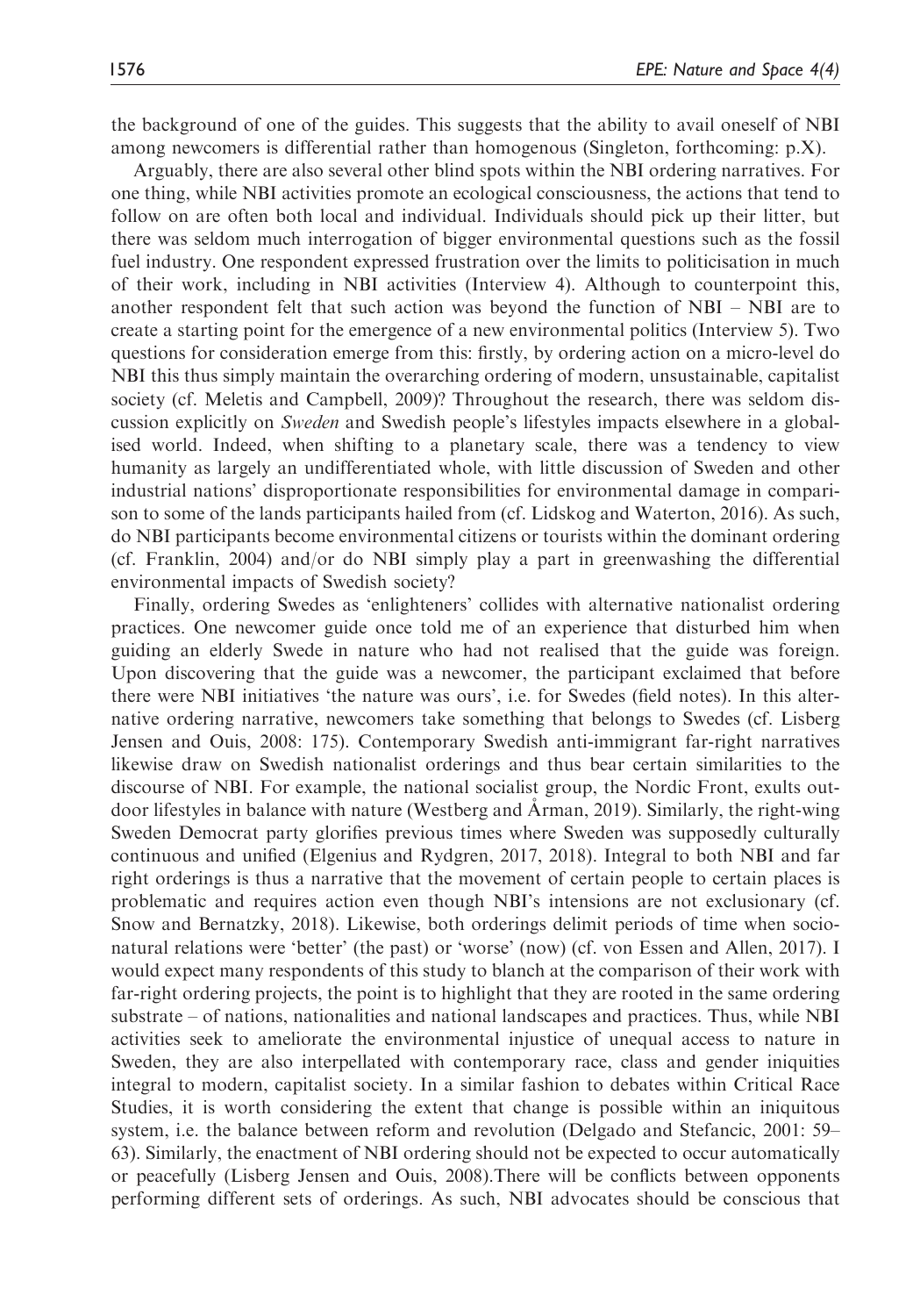they may be moving immigration conflicts from the streets to the forest. This will need to be managed if peaceful integration is desired (cf. Hallgren et al., 2018).

# Conclusion

This article has examined NBI as an ordering of Swedes, newcomers, nature and society. This has revealed the ordering's normative underpinnings, rooted in particular nationalist and environmentalist ordering projects. The NBI project orders groups of people within particular spaces and seeks to deal with the 'problem' of the movement of people into spaces others consider theirs. This narrative also situates nature–society relations as problematic, and previously better. NBI thus form part of a greater ordering project of Swedish and global socionature. Put differently, NBI form part of a drive for an environmentally friendly, ecologically minded Swedish society – more than simply sensitising newcomers, it is intended to change society from the bottom up.

Examining the narratives and effects of the NBI raises a series of critical points. Firstly, normative conceptualisations of appropriate uses of Swedish nature entail the acceptance and assimilation of preconceived attitudes towards nature and society. In this case, integration entails newcomers to change, rather than a collective, compromise perception to be created. Newcomers are to be disciplined to internalise 'Swedish' norms. Secondly, there may well be gendered implications in the distribution of labour concomitant to certain spatial practices within the NBI ordering. Ordering appropriate practice in nature also orders whose labour is required and/or recognised. As such, projects aimed at addressing an apparent environmental injustice (access to nature) may have other effects in wider society (creating possible labour injustice or conflicts over resources). Likewise, in embracing extant nationalist orderings of particular populations in particular spaces, NBI at times echo the rhetoric of far right movements in exulting particular outdoor activities and integrally 'Swedish' behaviours.

Another point relates to how environmental action is ordered through NBI and the extent that it represents a radical reordering of environmentally unsustainable capitalist society. By individualising environmentalist behaviour, NBI potentially may encounter similar criticisms as ecotourist orderings (see Singleton, 2016, for a review). As Dobson points out: 'remedying injustice is not simply a matter of lifestyle changes, but of commitment to changing the institutional structures that underpin and serve to reproduce the injustice' (2007: 281).

Finally, the NBI ordering places Swedes (and 'the integrated') in the role of teachers and leaders. A concern with this is the extent that the ordering actually reflects Swedish people's variable lifestyles (cf. Saharso, 2019). Indeed, if modern societies are increasingly separate from nature (as advocates of environmental citizenship suggest) this arguably means that newcomers are pushed to adapt to norms of varied adherence and relevance within wider society (cf. Singleton, forthcoming).

For those involved in planning and conducting NBI, several points merit consideration regarding future activities:

- NBI entail an inherently coercive element. Newcomers largely learn and adapt to Swedish ways, and newcomer groups are under a certain pressure to assimilate. The imposition of values may provoke resistance as much as acceptance.
- Different landscape usages have different social and material impacts. Swedish infrastructure based on dominant norms of Swedish landscape use (such as solitude) may be inadequate/insufficient for other activities.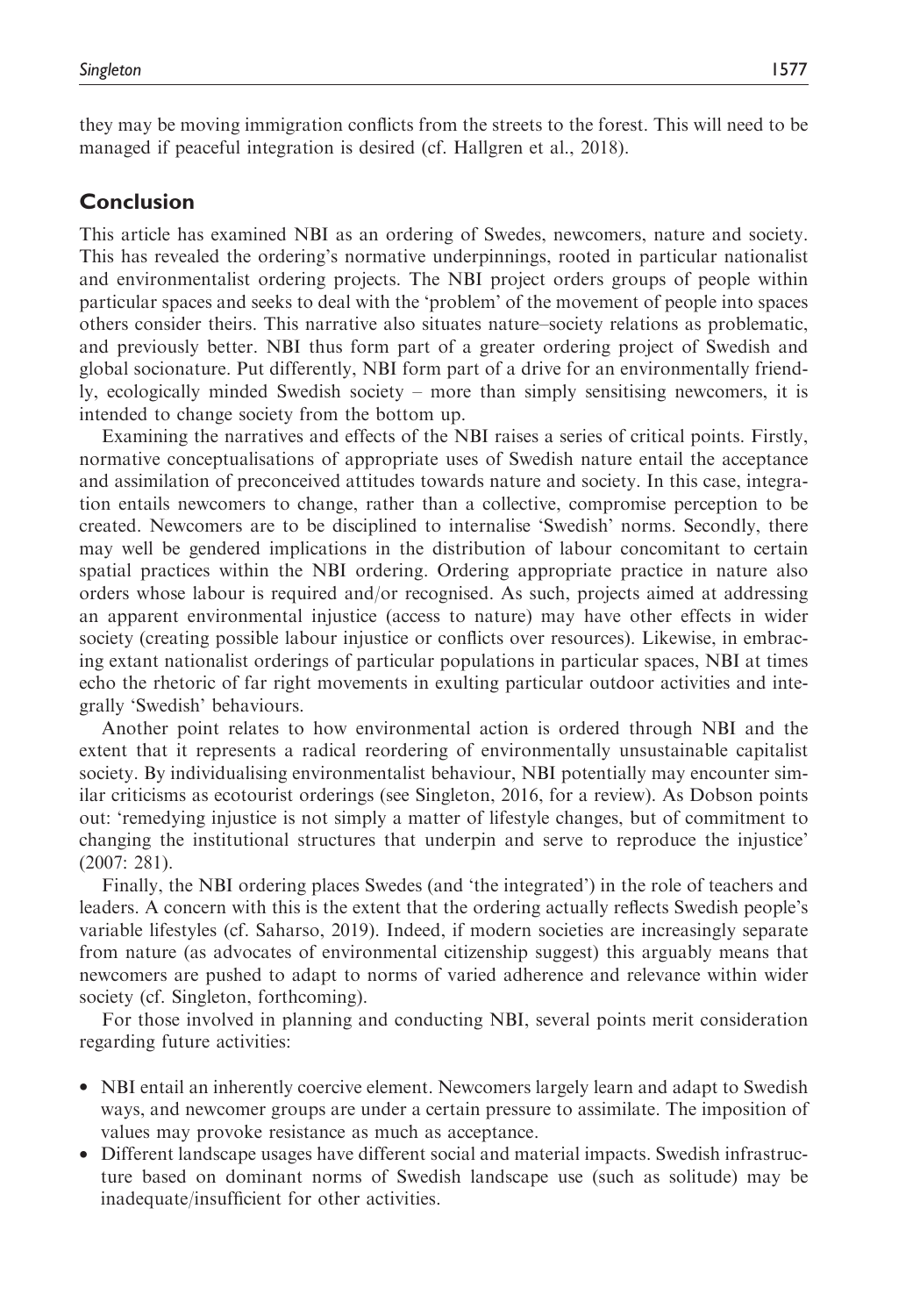- Linked to this, contact between Swedes and newcomers may lead to integration or disintegration, depending on what occurs. Conflict over landscape use or other aspects of the NBI ordering represent a potential flashpoint (cf. Singleton, 2020 for further examples).
- The narrative of NBI draws upon extant orderings of Swedish nationalism and nature. Far right groups also draw upon such orderings. NBI practitioners should be conscious of the overlaps in their rhetoric and practice with those of anti-immigrant groups.

# **Highlights**

This article interprets NBI as an ordering project situation 'Swedes' and 'Incomers'.

At the same time, NBI also form part of an attempt to enact a sustainable Sweden.

Integral to NBI are implicit and explicit norms about 'Swedes' and 'newcomers'; nature and its use.

There is an integrally coercive element to this and ignores that 'Swedes' may see newcomer nature-use as a threat.

There are also concerns about the type of environmental action that NBI engender and whether it risks greenwashing contemporary society.

## Acknowledgements

I am most grateful to all respondents. Also to Erica von Essen who commented on an earlier version. Parts of this paper were written while working as a guest researcher at the Institute of Social Sciences, University of Lisbon.

## Declaration of conflicting interests

The author(s) declared no potential conflicts of interest with respect to the research, authorship, and/or publication of this article.

# Funding

The author(s) received no financial support for the research, authorship, and/or publication of this article.

# ORCID iD

Benedict Singleton  $\blacksquare$  <https://orcid.org/0000-0003-1038-2412>

# **Notes**

- 1. These two terms are clearly problematic (as indeed is the entire conceptualisation of integration [Schinkel, 2018]), concealing diversities of background, mobility, culture, origin and legal status among multiple groups of newcomers and Swedes. It may also chime with heated debates about who has the right to live in Sweden. However, 'integration' inherently presupposes multiple groups, so a certain essentialism is inevitable. 'Newcomers' were referred to variously as invandrare ('immigrants'), nysvenskar ('new-Swedes'), personer med utländsk bakgrund (people with foreign backgrounds) and nyanlända ('new-arrivals') in the data. The term Svenskar ('Swedes') was used by respondents as well as svensktalande ('Swedish-speakers') and ursvenskar ('original-Swedes'). These terms are employed cautiously and do not inform of different people's residency status or imply judgements on the right to live in Sweden.
- 2. One notable exception to this was an open day at Örebro Nature School.
- 3. The destroying angel (vit flugsvamp/amanita virosa) resembles edible varieties at certain times and its effects are swift and deadly.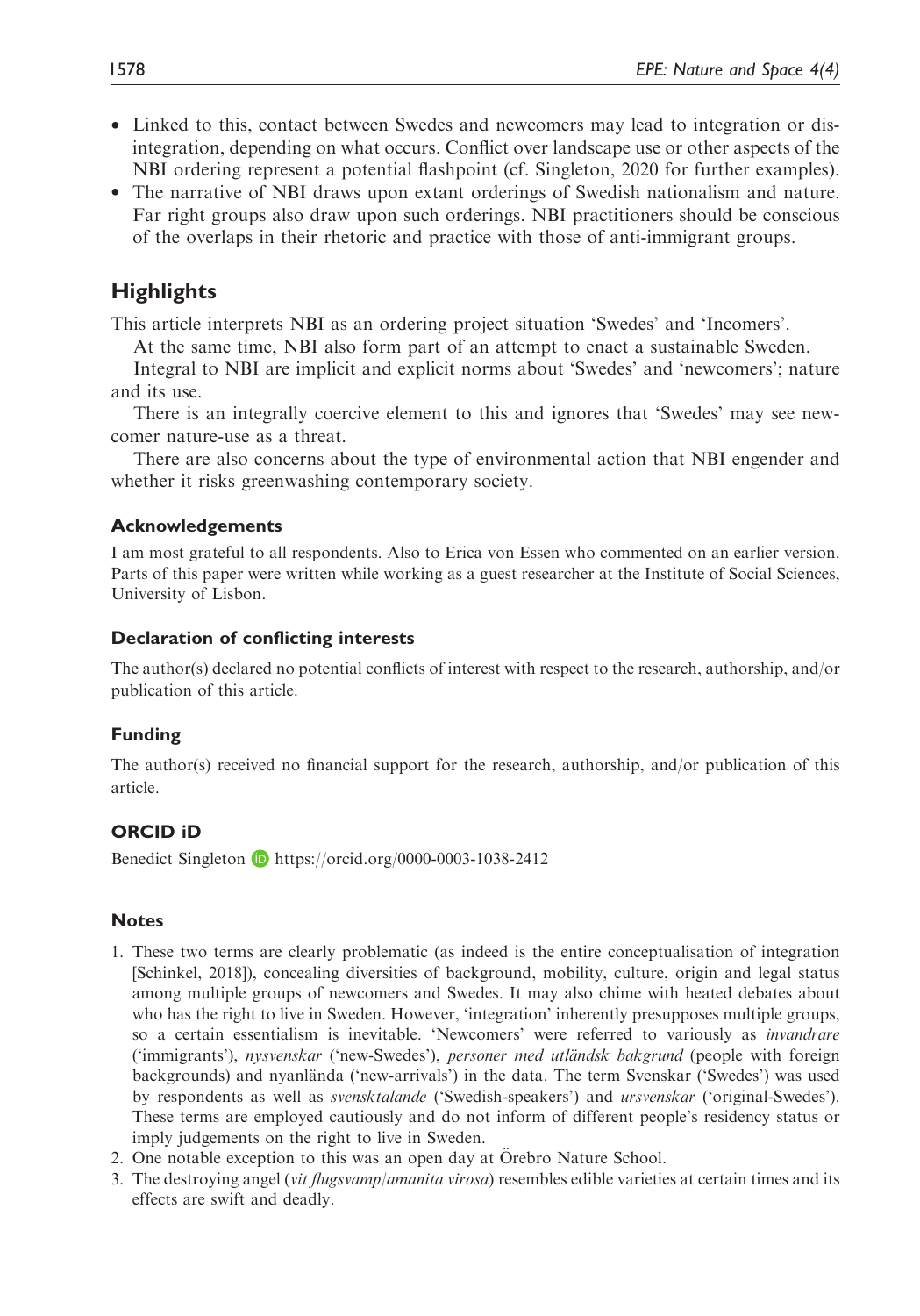4. This is news to anyone who has ever taught Swedish undergraduates!

#### References

- Agar MH (2008) The Professional Stranger: An Informal Introduction to Ethnography. Bingley: Emerald Publishing.
- Agyeman J and Evans B (2006) Justice, governance, and sustainability: Perspectives on environmental citizenship from North America and Europe. In: Dobson A and Bell D (eds) Environmental Citizenship. London: The MIT Press, pp.185–206.
- Ahmadi F, Palm I and Ahmadi N (2016) Mångfaldsbarometern 2016. Gävle: Gävle University Press.
- Arora-Jonsson S (2017) Development and integration at a crossroads: Culture, race and ethnicity in rural Sweden. Environment and Planning A 49(7): 1594–1612.
- Arora-Jonsson S and Agren M (2019) Bringing diversity to nature: Politicizing gender, race and class in environmental organizations? *Environment and Planning E*. Epub ahead of print 28 August 2019. DOI: 10.1177/2514848619866381.
- Beery TH (2013) Nordic in nature: Friluftsliv and environmental connectedness. *Environmental* Education Research 19(1): 94–117.
- Blomqvist L (2003) Invandrare i tätortsnära natur Kvalitativa intervjuer angående natursyn och nyttjande same förslag till åtgärder. Uppsala: Sveriges lantbruksuniversitet.
- Bolger N, Davis A and Rafaeli E (2003) Diary methods: Capturing life as it is lived. Annual Review of Psychology 54(1): 579–616.
- Caselunghe E (2018) Deliberations on Nature. Swedish cases of communication and democracy within nature conservation. PhD Thesis, Swedish University of Agricultural Sciences, Sweden.
- Caselunghe E, Bergeå H and Von Essen E (2019) Public spheres for deliberation on nature? Democratic qualities of visitor centres in Sweden. Journal of Public Deliberation 15(1): 1–29.
- Crenshaw K (1991) Mapping the margins: Intersectionality, Identity Politics, and Violence against Women of Color. Stanford Law Review 43(6): 1241–1300.
- Dahl G (1998) Wildflowers, nationalism and the Swedish law of the commons. Worldviews: Environment, Culture, Religion 2(3): 281–302.
- Dahlstedt M and Hertzberg F (2007) Democracy the Swedish way? The exclusion of 'immigrants' in Swedish politics. Scandinavian Political Studies 30(2): 175–203.
- Delgado R and Stefancic J (2001) Critical Race Theory. An Introduction. New York: New York University Press.
- Dobson A (2003) Citizenship and the Environment. Oxford: Oxford University Press.
- Dobson A (2007) Environmental citizenship: Towards sustainable development. Sustainable Development 15(5): 276–285.
- Dobson A and Bell D (eds) (2006) *Environmental Citizenship*. London: The MIT Press.
- Edensor T and Sumartojo S (2018) Geographies of everyday nationhood: Experiencing multiculturalism in Melbourne. Nations and Nationalism 24(3): 553–578.
- Elgenius G and Rydgren J (2017) The Sweden Democrats and the ethno-nationalist rhetoric of decay and betrayal. Sociologisk Forskning 54(4): 353–358.
- Elgenius G and Rydgren J (2018) Frames of nostalgia and belonging: The resurgence of ethnonationalism in Sweden. European Societies 21(4): 583–602.
- Franklin A (2004) Tourism as an ordering. Towards a new ontology of tourism. Tourist Studies 4(3): 277–301.
- Gaard G (2001) Tools for a cross-cultural feminist ethics: Exploring ethical contexts and contents in the Makah whale hunt. *Hypatia* 16(1):  $1-26$ .
- Gabrielson T (2008) Green citizenship: A review and critique. Citizenship Studies 12(4): 429–446.
- Gentin S ,Chondromatidou AM, Pitkänen K, et al. (2018) Defining nature-based integration. Perspectives and practices from the Nordic countries. Report, Finnish Environment Institute, Finland.
- Gentin S, Pitkänen K, Chondromatidou AM, et al. (2019) Nature-based integration of immigrants in Europe: A review. Urban Forestry & Urban Greening 43: 126379.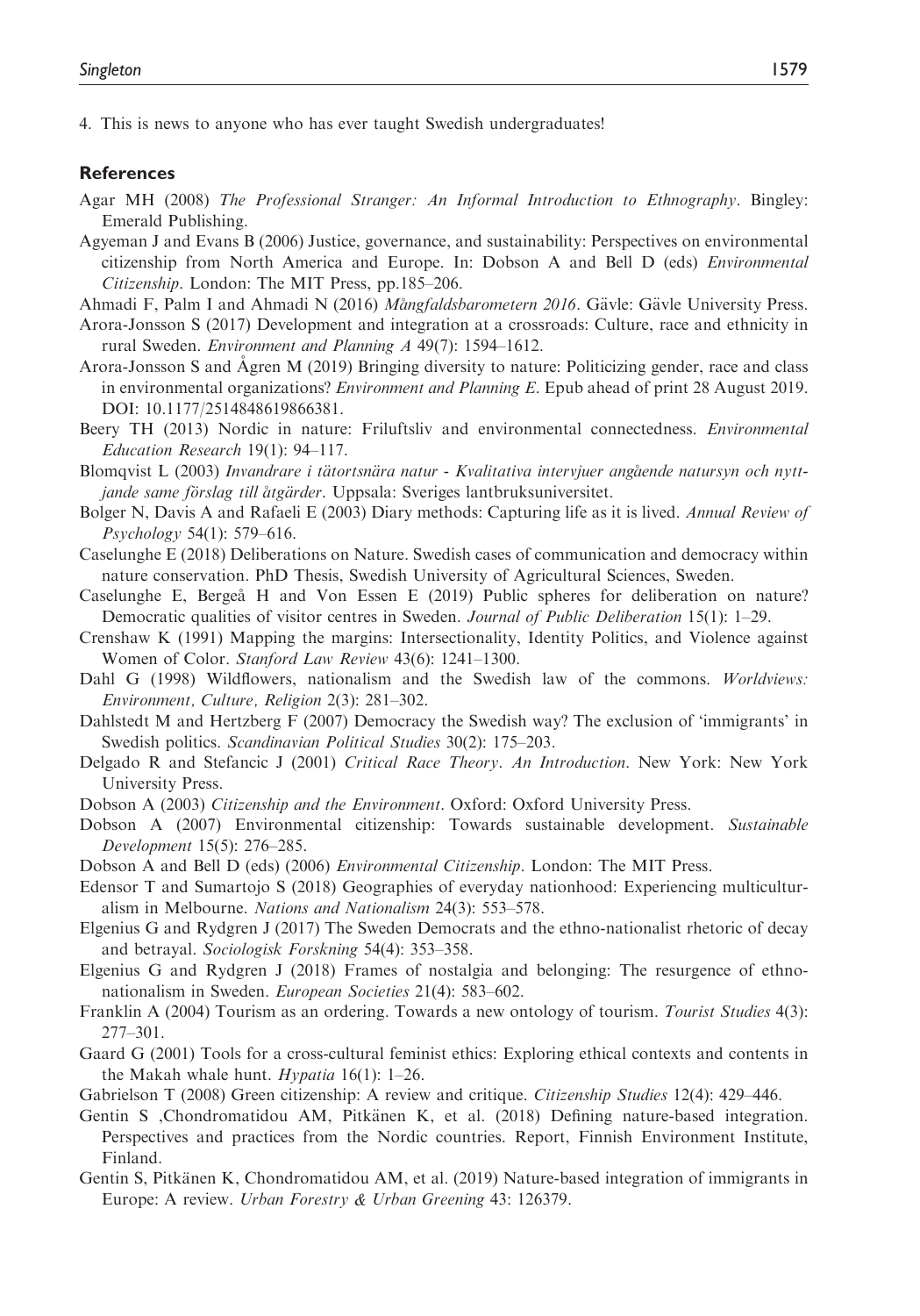- Grip L (2010) Likhetens rum olikhetens praktik. Om produktion av integration i fyra svenska kommuner. PhD Thesis, Karlstad University, Sweden.
- Hallgren L, Bergeå H and Westberg L (2018) Communication problems when participants disagree (or avoid disagreeing) in dialogues in Swedish natural resource management—Challenges to agonism in practice. Frontiers in Communication 3: 1–11.
- Haraway DJ (1991) Simians, Cyborgs, and Women. London: Free Association Books.
- Henderson FB (2009) "We thought you would be white": Race and gender in fieldwork. PS: Political Science and Politics 42(2): 291–294.
- Hirvonen K (2013) Sweden: When hate becomes the norm. Race & Class 55(1): 78–86.
- Hübinette T (2014) Racial stereotypes and Swedish antiracism: A Swedish crisis of multiculturalism. In: Loftsdóttir K and Jensen L (eds) Crisis in the Nordic Nations and Beyond. At the Intersection of Environment, Finance and Multiculturalism. Farnham: Ashgate, pp.69–85.
- Johnson S, Eklund A, Karlsson M, et al. (2017) Grön arbetsförmedling -beskrivning och handledning. Bjärred: Hushållningssällskapet Skåne.
- Kendall G and Wickham G (2001) Understanding Culture. London: SAGE.
- Klarenbeek LM (2019) Relational integration: A response to Willem Schinkel. Comparative Migration Studies 7(1): 20.
- Kusenbach M (2003) Street phenomenology: The go-along as ethnographic research tool. Ethnography 4(3): 455–485.
- Law J (1994) Organizing Modernity. Oxford: Blackwell Publishers.
- Law J (2004) After Method: Mess in Social Science Research. Abingdon: Routledge.
- Lidskog R and Waterton C (2016) Anthropocene A cautious welcome from environmental sociology? Environmental Sociology 2(4): 395–406.
- Lisberg Jensen E and Ouis P (2008) Contested construction of nature for city fringe outdoor recreation in southern Sweden: The Arrie case. Urban Forestry & Urban Greening  $7(3)$ : 171–182.
- MacGregor S (2006) No sustainability without justice: A feminist critique of environmental citizenship. In: Dobson A and Bell D (eds) Environmental Citizenship. London: The MIT Press, pp.101–126.
- Mack J (2017) The Construction of Equality. Syriac Immigration and the Swedish City. Minneapolis: University of Minnesota Press.
- McPhie J and Clarke DaG (2018) Nature matters: Diffracting a keystone concept of environmental education research – Just for kicks. Environmental Education Research, DOI: 10.1080/ 13504622.2018.1531387.
- Meletis ZA and Campbell LM (2009) Benevolent and benign? Using environmental justice to investigate waste-related impacts of ecotourism in destination communities. Antipode 41(4): 741–780.
- Milstein T (2011) Nature identification: The power of pointing and naming. *Environmental* Communication 5(1): 3–24.
- Milstein T and Castro-Sotomayor J (2020) Ecocultural identity. An introduction. In: Milstein T and Castro-Sotomayor J (eds) Routledge Handbook of Ecocultural Identity. London: Routledge, pp.xvii–xxiii.
- Mohai P and Saha R (2015a) Which came first, people or pollution? A review of theory and evidence from longitudinal environmental justice studies. *Environmental Research Letters* 10(12), DOI: 10.1088/1748-9326/10/12/125011.
- Mohai P and Saha R (2015b) Which came first, people or pollution? Assessing the disparate siting and post-siting demographic change hypotheses of environmental injustice. *Environmental Research* Letters 10(11), DOI: 10.1088/1748-9326/10/11/115008.
- Naturvårdsverket (n.d.) Allemansrätten. Available at: [https://www.naturvardsverket.se/allemansrat](https://www.naturvardsverket.se/allemansratten) [ten](https://www.naturvardsverket.se/allemansratten) (accessed 11 March 2019).
- Neumann RP (2002) Imposing Wilderness. Berkeley: University of California Press.
- Ortbals CD and Rincker ME (2009) Fieldwork, identities, and intersectionality: Negotiating gender, race, class, religion, nationality, and age in the research field abroad: Editors' Introduction. PS: Political Science & Politics 42(2): 287–290.
- Pálsson G (1994) Enskilment at sea. Man 29(4): 901–927.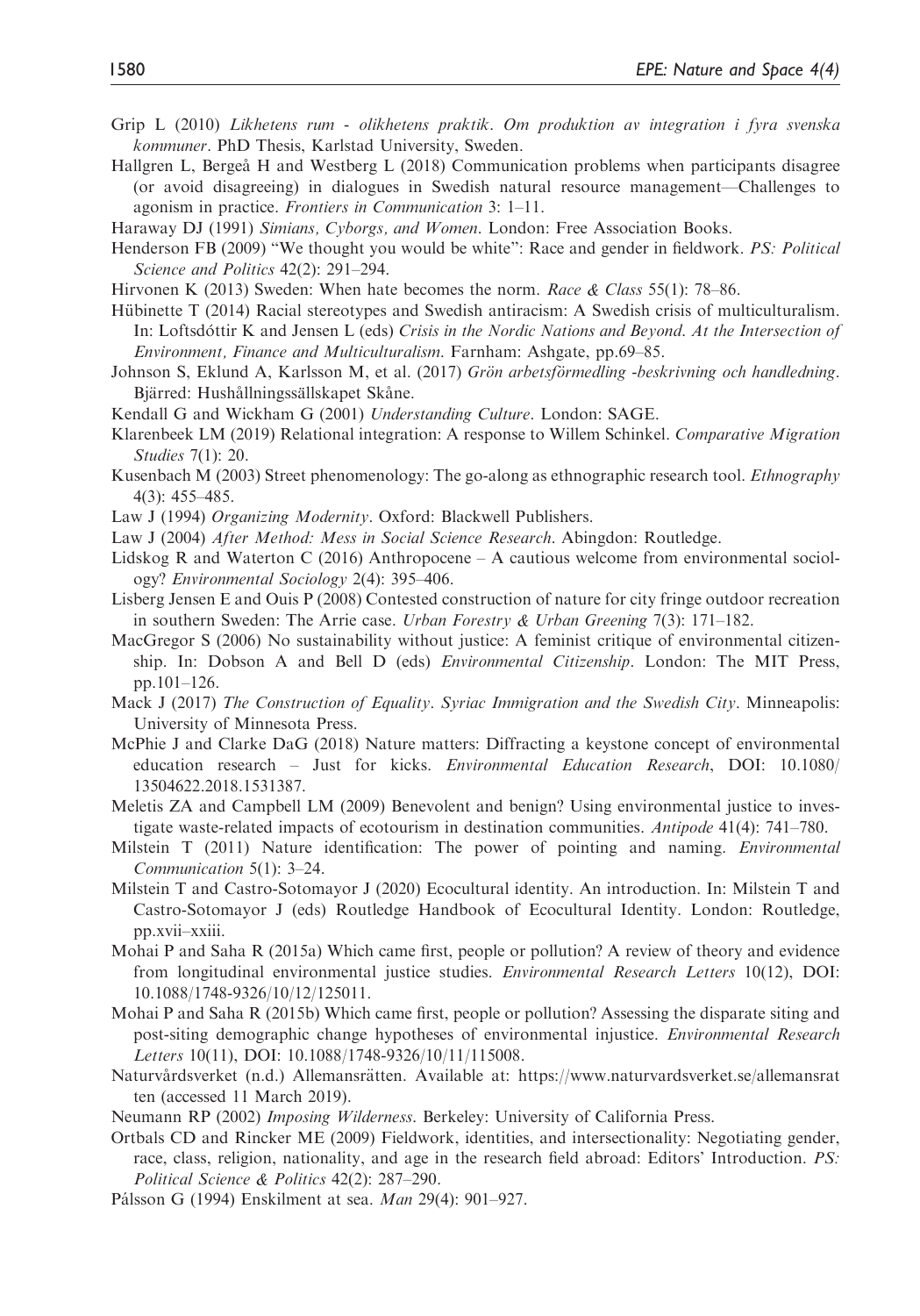- Paulus TM, Lester JN and Dempster PG (2014) Digital Tools for Qualitative Research. London: SAGE.
- Pitkänen K, Oratuomi J, Hellgren D, et al. (2017) Nature-Based Integration. Denmark: Nordic Council of Ministers.
- Pulido L (2000) Rethinking environmental racism: White privilege and urban development in Southern California. Annals of the Association of American Geographers 90(1): 12–40.
- Saharso S (2019) Who needs integration? Debating a central, yet increasingly contested concept in migration studies. Comparative Migration Studies 7(1).
- Salmonsson L and Hedlund D (2018) Where do we go from here? Challenges and strategies following additional asylum policy restrictions in Sweden. Journal of Human Rights Practice 10(3): 524–535.
- Sandell K (2006) The right of public access: Potentials and challenges for ecotourism. In: Gössling S and Hultman J (eds) Ecotourism in Scandinavia: Lessons in Theory and Practice. Wallingford: CABI, pp.98–112.
- Sandell K and Ohman J (2010) Educational potentials of encounters with nature: Reflections from a Swedish outdoor perspective. Environmental Education Research 16(1): 113–132.
- Sandell K and Ohman J (2013) An educational tool for outdoor education and environmental concern. Journal of Adventure Education & Outdoor Learning 13(1): 36–55.
- Sandell K and Sörlin S (eds) (2008) Friluftshistoria. Från "härdande friluftslif" till ekotourism och miljöpedagogik. Stockholm: Carlsson Bokförlag.
- Schierup C-E, Hansen P and Castles S (2006) Migration, Citizenship, and the European Welfare State. Oxford: Oxford University Press.
- Schild R (2016) Environmental citizenship: What can political theory contribute to environmental education practice? The Journal of Environmental Education 47(1): 19–34.
- Schinkel W (2018) Against 'immigrant integration': For an end to neocolonial knowledge production. Comparative Migration Studies 6(1): 31.
- Singleton BE (2016) Framing a supermantra: Ecotourism, engagement and conceptualisations of 'good' development. Forum for Development Studies 43(3): 463–487.
- Singleton BE (2020) Improvising taskscapes: the rituals of guided Nature-Based (Dis)Integration in Sweden. Innovation: The European Journal of Social Science Research, DOI: 10.1080/ 13511610.2020.1775560
- Singleton BE (Forthcoming) Seeing the wood and the trees. Assessing Swedish Nature-Based Integration utilising the theory of socio-cultural viability. FENNIA. International Journal of Geography.
- Snow DA and Bernatzky C (2018) The coterminous rise of right-wing populism and superfluous populations. In: Fitzi G, Mackert J and Turner BS (eds) Populism and the Crisis of Democracy. Volume 1: Concepts and Theory. London: Routledge, pp.130–146.
- Sörlin S and Sandell K (2008) Förändring och kontinuitet. In: Sandell K and Sörlin S (eds) Friluftshistoria. Från "härdande friluftslif" till ekotourism och miljöpedagogik. Stockholm: Carlsson Bokförlag.
- Statistics Sweden (2019) Population by region, region of birth and year. Available at: [http://www.](http://www.statistikdatabasen.scb.se/pxweb/en/ssd/START__BE__BE0101__BE0101E/InrUtrFoddaRegAlKon/table/tableViewLayout1/?rxid=5565ac7a-412f-4b8b-8d9e-99f122e65982) [statistikdatabasen.scb.se/pxweb/en/ssd/START\\_\\_BE\\_\\_BE0101\\_\\_BE0101E/InrUtrFoddaRegAl](http://www.statistikdatabasen.scb.se/pxweb/en/ssd/START__BE__BE0101__BE0101E/InrUtrFoddaRegAlKon/table/tableViewLayout1/?rxid=5565ac7a-412f-4b8b-8d9e-99f122e65982) [Kon/table/tableViewLayout1/?rxid=5565ac7a-412f-4b8b-8d9e-99f122e65982](http://www.statistikdatabasen.scb.se/pxweb/en/ssd/START__BE__BE0101__BE0101E/InrUtrFoddaRegAlKon/table/tableViewLayout1/?rxid=5565ac7a-412f-4b8b-8d9e-99f122e65982) (accessed 10 June 2019).
- Stewart WP (1998) Leisure as multiphase experiences: Challenging traditions. Journal of Leisure Research 30(4): 391–400.
- Svennebäck  $\dot{A}$  (2017) Orebro är årets friluftskommun igen. SVT. Available at: [https://www.svt.se/nyh](https://www.svt.se/nyheter/lokalt/orebro/orebro-ar-arets-friluftskommun) [eter/lokalt/orebro/orebro-ar-arets-friluftskommun](https://www.svt.se/nyheter/lokalt/orebro/orebro-ar-arets-friluftskommun) (accessed 29 March 2019).
- Szerszynski B (2006) Local landscapes and global belonging: Toward a situated citizenship of the environment. In: Dobson A and Bell D (eds) *Environmental Citizenship*. London: The MIT Press, pp.75–100.